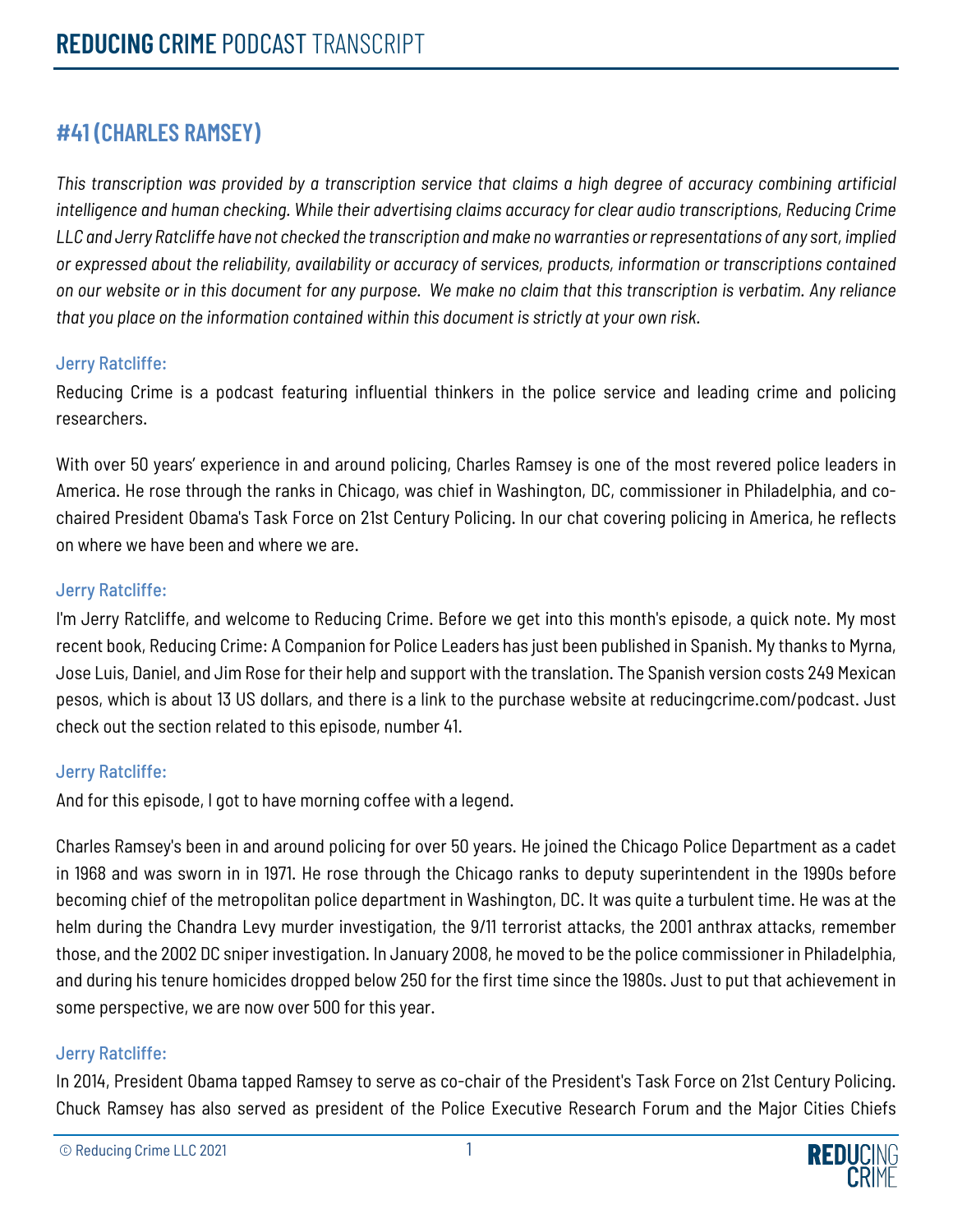Association. He has bachelor and master's degrees from Lewis University in Illinois and is a graduate of the FBI National Academy, the National Executive Institute, and the Naval Postgraduate School. A few weeks ago, I stopped by his house and we popped over to a local coffee shop and bakery on Germantown Avenue in the northwest of Philadelphia. It was really noisy inside, so we found a spot outside in the autumn sunshine. Please bear with me as you'll occasionally hear folk coming and going because, well, it's a really popular spot. But as you join our conversation, we are just settling into some marvelous coffee and muffins...

# Charles Ramsey:

They have very good baked bread here, fresh every day.

# Jerry Ratcliffe:

This is one of the things I like about Philadelphia, not just chains. You still get these little neighborhood coffee shops where people have got interesting, weird drinks and the baristas have all got humanities degrees.

# Charles Ramsey:

Well, you'll find a lot of interesting stuff up here in Chestnut Hill, good food. We just happened to come at a time when the whole lacrosse team decided to stop here for breakfast. There was a time when I was that young. I have a hard time remembering.

Jerry Ratcliffe: You joined the job in '71, didn't you?

Charles Ramsey: Well, '71 as a sworn, '68 as a cadet.

Jerry Ratcliffe: Holy shit, that's more than 50 years.

Charles Ramsey:

1968 as a cadet, and all that counts toward my pension.

# Jerry Ratcliffe:

So more than 50 years. Do you think you've got the hang of it?

# Charles Ramsey:

Nope. Nope. Still learning.

Times change. I mean, you have to adapt and change along with it. Policing today is a far cry from the '60s or '70s or even '80s or '90s.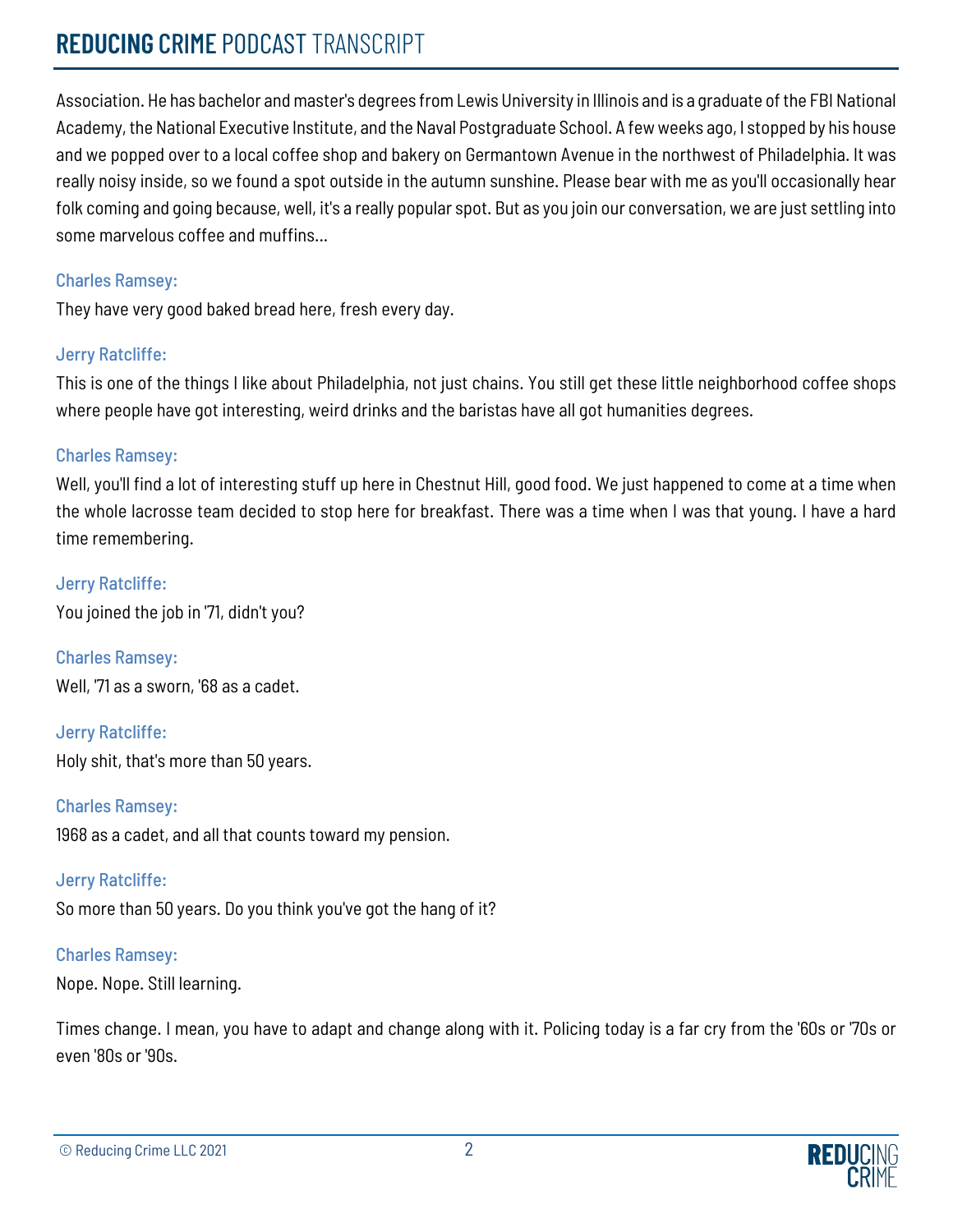Is it better?

## Charles Ramsey:

I think in a lot of ways it's better. I think in many ways it's certainly more challenging. There's no question it's more challenging.

# Jerry Ratcliffe:

Would you do it again?

# Charles Ramsey:

Oh, yeah. In a heartbeat. In a heartbeat. I was just very fortunate because I accidentally became a police officer. I never thought about being a cop as a kid growing up. I wanted to study medicine. My dream at that time was to become a doctor. I was a freshman at the University of Illinois Chicago, and I was working in a grocery store. There were two cops, three cops, actually, that used to come in, plain clothes officers from the Englewood district on the south side of Chicago. One of them's sister was a cashier there, and this was in kind of a dicey neighborhood, so they'd check in on a regular basis to make sure we were okay and all that sort of thing and over time struck up a friendship. And one day, I never will forget, this one cop came in and he asked me, he said, "Where do you see yourself five years from now? What do you want to be doing?"

Jerry Ratcliffe: How old were you then?

Charles Ramsey: About 17 probably.

Jerry Ratcliffe: Hell of a question to ask a 17-year-old.

# Charles Ramsey:

Yeah. And I said, "Well, I hope to be a medical school. I want to become a doctor." He said, "Well, have you ever thought about police department," and I said, "No, I never thought about it." He said, "Well, the city has this cadet program that the city will pay your tuition. There's no obligation to become a police officer, but you have to be enrolled in a college university full or part-time and you have to maintain at least a C average." I asked how much they make, turned out to be double what I was making there. I said, "Okay, well, where do I sign up?"

# Charles Ramsey:

So my dad and I got on a bus literally and went down a police headquarters. I signed up and went through a battery of exams, psychological tests. It was more difficult to become a cadet actually than it was to become a sworn officer in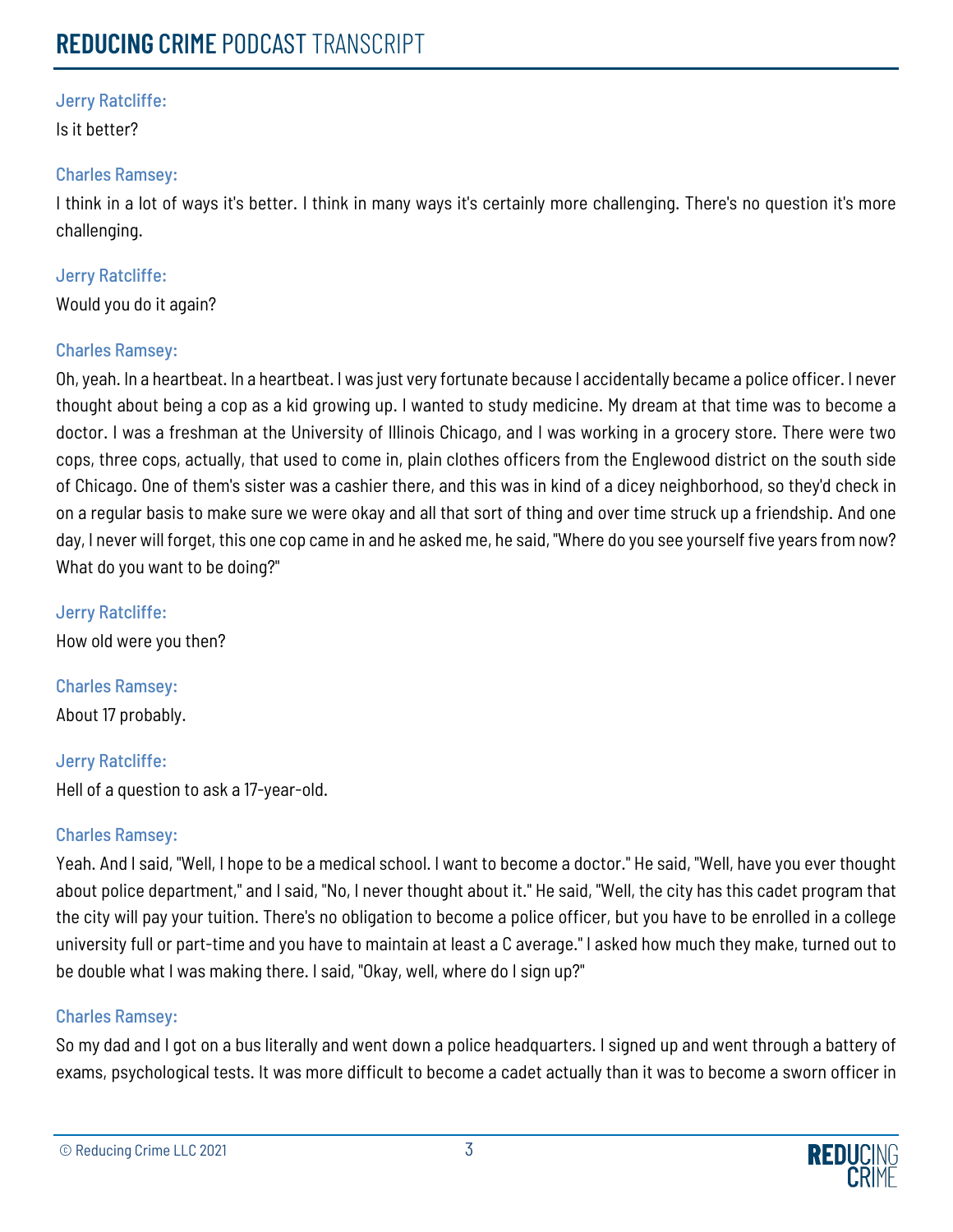Chicago. Out of 1000 applicants, they chose 50, and I was one of the 50. Once I became a cadet, it was just the right fit for me. I just knew that this was something I could see myself doing for the rest of my life, and I did.

# Jerry Ratcliffe:

What do you think it was, the sense of structure, the sense of purpose?

# Charles Ramsey:

I think it was a sense of purpose more than anything. When I was a kid, my brother's best friend... So I would've been 15 years old. His best friend would come over to our house quite a bit. I grew up in Englewood on the south side of Chicago, which is, to this day, a very challenged neighborhood. I know now my parents would do things just to keep my brother and I and my sister off the street, especially in the summertime. So we had a pool table, we had table tennis set up, our father made a little makeshift BB gun range down in the basement shooting at clothespins and stuff, just to keep us occupied, and we could ask a friend over. Well, he was our next-door neighbor, my brother's best friend, so he spent the entire day.

# Charles Ramsey:

On this particular day, it got late and it was time for him to go, and he was supposed to go in the house and do some chores for his mother. But it was a nice summer day, and as he was walking to the house, some gang banger walking down the street saw him and stopped him and said, "How do you ride," which meant, "What gang do you belong in?" Well, this kid wasn't in a gang and he panicked, turned to run. This guy stabbed him in the back. I never will forget. It was the second time I ever saw my father cry. The first time was when my grandmother, his mother, passed away, and then it was on this day.

# Charles Ramsey:

This kid's name was Tony Brown. He's laying on the sidewalk, wagon crew came to take him to the hospital, and I saw then what I've come to know as the last gasp when they put him on the stretcher, that rush of air leaving his lungs, and he died. That was the first homicide, actually, I ever saw. I think the helpless feeling I had was one reason why I thought becoming a doctor would be a way in which I could help, but then becoming a cop filled that same void. So when I look back on it, I think that was it. Once I became one, it filled that hole that I had as a result of what I had witnessed. So that's how I became a policeman.

# Jerry Ratcliffe:

A few weeks ago, I spoke to Bill Bratton, and he was saying he feels that policing has gone full circle almost and is almost back to where we started again. I'm not sure that feels that that's the case.

# Charles Ramsey:

It doesn't feel that way to me.

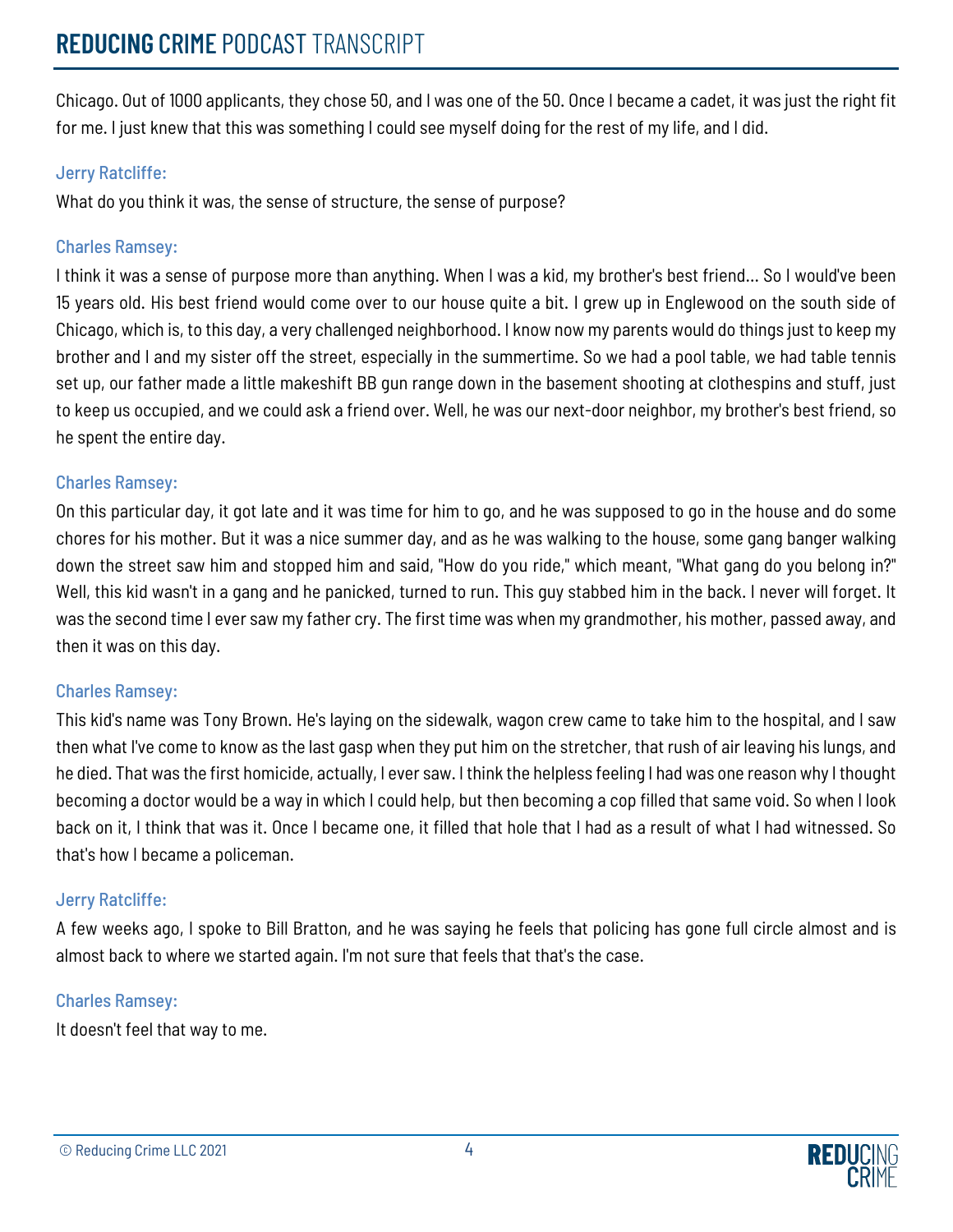But in the '60s, the country coming to a realization of racial injustice, especially in the '60s, and here's you joining the police. Kind of wondering about the parallels to today because Black recruitment into the police service is really difficult for the moment now in 2021. Is it feeling similar? What was it like joining the job then?

#### Charles Ramsey:

Well, recruitment in general is difficult, not just with African-Americans, but it's always been a bit of a struggle getting African-Americans in because when you really think about it, the kind of abuses of power and authority that some police officers have engaged in normally takes place in communities of color. That didn't like stop at the end of the '60s and then pick back up with Michael Brown in Ferguson. I mean, it's been going on all the time. So it's always been difficult to recruit. Even when you do recruit successfully, many get knocked out in the background process. Sometimes, that's legitimate. Sometimes, it's not. So there are some parallels, but it's never been easy to recruit people of color, men or women, and a lot of it has to do with the history of policing, what not only took place in the past but what continues, unfortunately, in some cases to take place.

#### Jerry Ratcliffe:

During the '70s when you were on patrol and then you worked narcotics, you were a commander in narcotics eventually, I have no sense of really what the Chicago Police Department was in terms of how it dealt with race internally.

#### Charles Ramsey:

Well, I mean, there was definitely systemic racism in the department back in those days, but it was systemic racism everywhere, so it's not like I felt it any more than I felt it in my daily life. Chicago was a very segregated city, continues to be a very segregated city, and when you went into the police department, black cops worked in black areas, didn't work in white areas at all. White cops, of course, could work wherever they wanted to work. If you were Hispanic and Spanish-speaking, you were in a Latino district or area. Those kinds of things took place. I mean, there were no women in patrol at all when I started. They were just starting in Chicago in the mid-'60s a social experiment of putting a Black and a white officer together in a patrol car. They called them salt and pepper cars-

#### Jerry Ratcliffe:

Unbelievable.

#### Charles Ramsey:

... to see whether or not a black and a white cop could work together. I mean, that was a big deal.

#### Jerry Ratcliffe:

Did you work one of those?

#### Charles Ramsey:

They kind of forced break-up of partners, and on occasion I worked with white guys. I had one in particular that was a negative experience, but I had others that weren't. It all depended on the individual, just like it does now. So, yeah, it

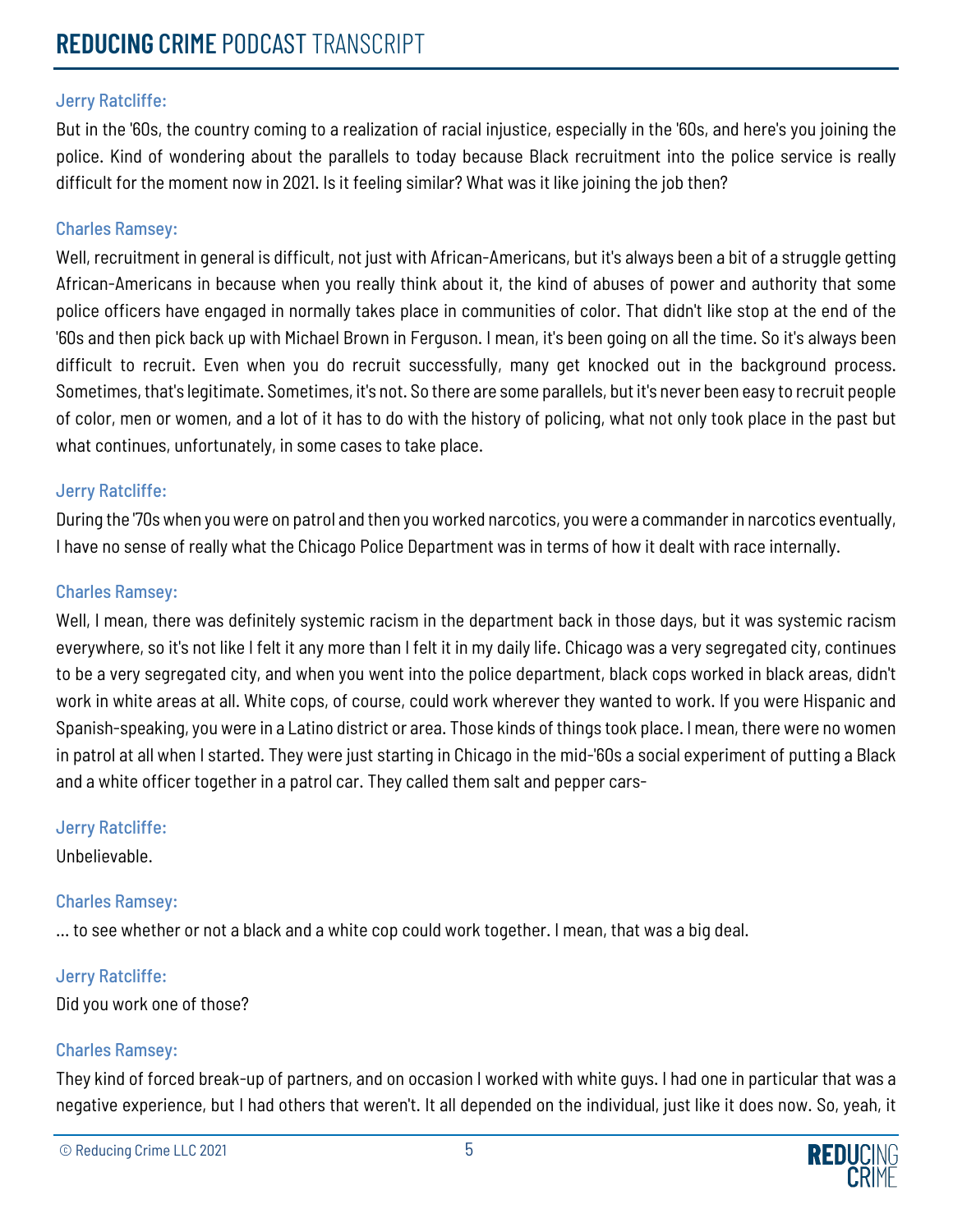was an issue, no question about it, but I wouldn't say it's come full circle. I'd say in some regards it never left. It never really went away. It never really went away.

# Jerry Ratcliffe:

Did you think about that when your son told you that he was going to join the Philadelphia Police Department?

# Charles Ramsey:

Well, yeah. First of all, I never steered him one way or the other.

# Jerry Ratcliffe:

So he just came to you and said, "Dad, I'm thinking about joining the Philadelphia Police Department?"

# Charles Ramsey:

Well, he went to Penn State.

Jerry Ratcliffe: Oh, that was his problem to begin with.

Charles Ramsey: Yeah. And his major was criminal justice.

Jerry Ratcliffe: Oh, even worse then, right?

# Charles Ramsey:

And so that's when I started thinking this kid was thinking about maybe going into policing, and I was hoping it would be probably at the federal level. He became a juvenile probation officer here in Philadelphia.

# Jerry Ratcliffe:

That's a tough gig.

# Charles Ramsey:

He wanted to go with the FBI, but during the recession, the feds weren't hiring. So he was on a team there called JET, Juvenile Enforcement Team, which is made up of juvenile probation and Philly police officers, and so some of the cops from Philly said, "Man, you ought to come on the job." So he applied, and he came on the job as a Philadelphia police officer. Out of all the time I spent as a police officer and as a police chief, the proudest moment I had was when I swore him in.

# Jerry Ratcliffe:

# Beautiful.

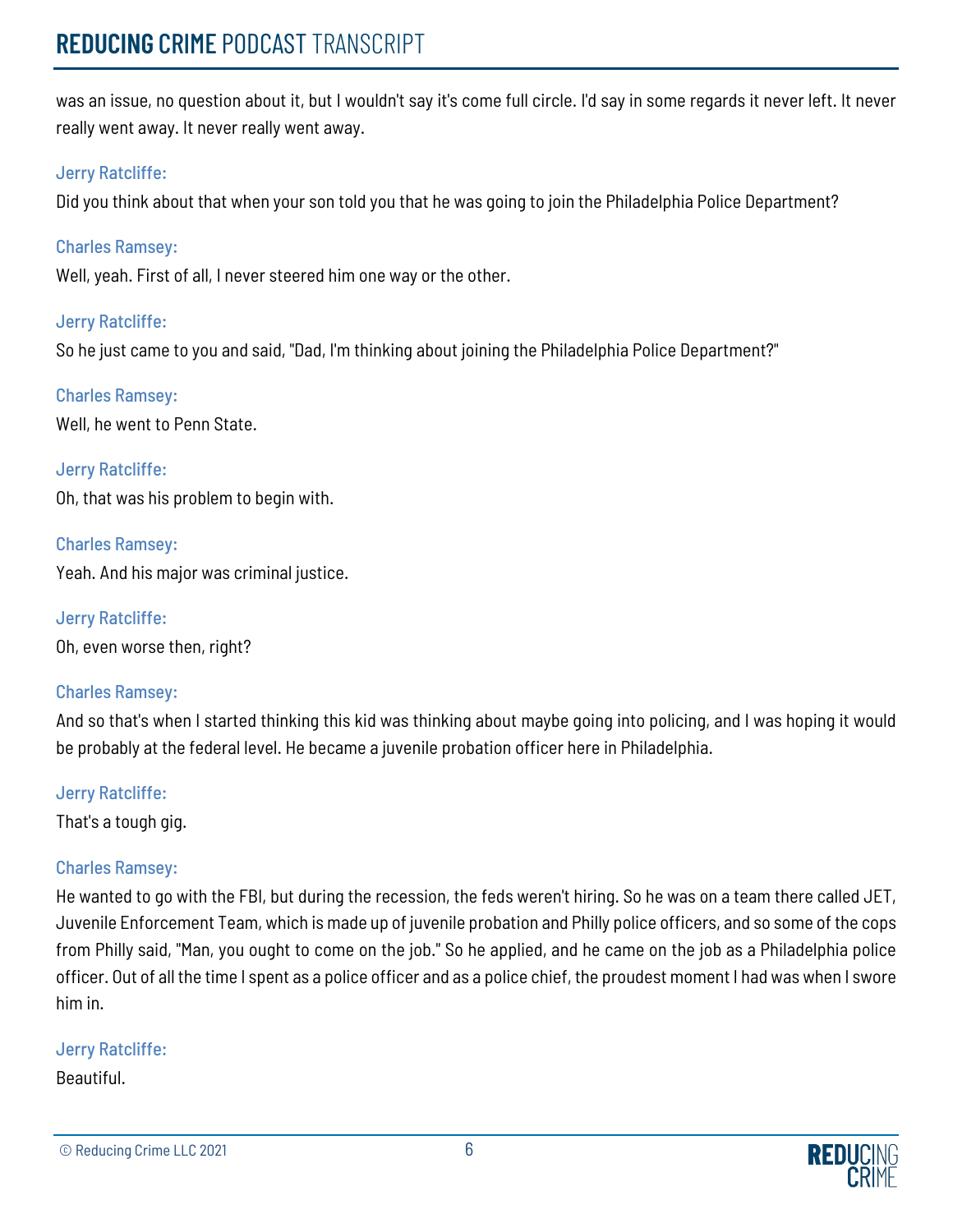That was a very unique and meaningful experience. He then later left and went to ATF, which is good. He's enjoying it, and he's still here in Philadelphia. I'm a parent. Obviously, you worry. I never worried about myself, and I worked in some pretty hazardous units, but I never worried about myself. But it's different when you're thinking about your child.

## Jerry Ratcliffe:

Well, I mean, you were heading up the narcotics unit right through the crack epidemic, right, in the '90s.

## Charles Ramsey:

Well, I was a sergeant in narcotics for seven years before I became a commander of narcotics. I mean, I was going on raids and back in those days, we didn't wear bulletproof vests. In fact, if you wanted a bulletproof vest, the department made you go out and buy it yourself. You know, it was heavier, so it didn't fit underneath your garment, so you had to put it in a carrier and just throw it on when you're going through the door, take it off right after. There aren't too many things in policing that are more dangerous than executing a search warrant. There really aren't.

## Jerry Ratcliffe:

Yeah. When I see a lot of these armchair critics, I don't subscribe to the idea that you must have a policing background to comment on policing, but every now and again, there's a few people you say, "Really? You should go do a solo traffic stop late one night or be the first through the door. Just give it a go, and then see how you feel about the pious attitude that you've got from the exalted ivory tower from which you speak."

#### Charles Ramsey:

Well, there are a few, especially some of the talking heads that you see, that really have no experience or, even worse, limited because they're an attorney or something like that. But they've never been on the front line dealing with this stuff. Sometimes, that definitely does show with the commentary. I do a lot of work now with CNN. I try to be as objective as I can be, but, also, I can't ignore the experience I have. I mean, I know what it's like.

# Jerry Ratcliffe:

One of the things that I was always impressed with, you're a little bit like Jon Stewart in his peak when he was doing the Daily Show. He knew when to be funny, and he knew when to be outraged. You always seem to get the right tone. You knew when to defend policing to the hilt, and you knew when to say, "You know what? We kind of screwed up there. We kind of fucked that one up, and we need to think more about that." Was that gut, or when things happened, did you spend a lot of time thinking through...

#### Charles Ramsey:

It's just instinct.

Jerry Ratcliffe: How did you get that feel?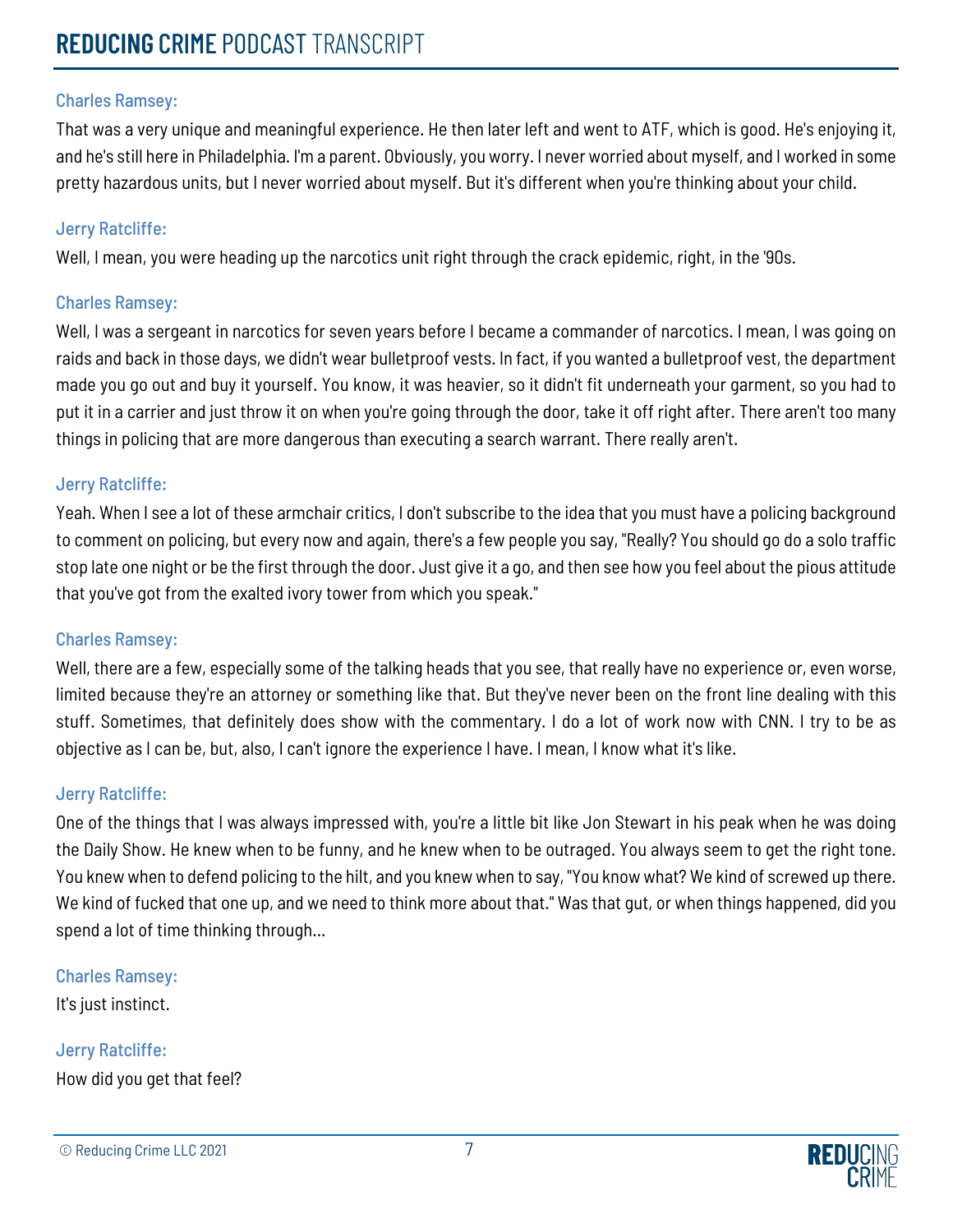But it's actually watching others. One thing I learned early on, and that is that bad news does not improve with age. The longer it goes before you get it out, the worse it actually is for you, and so if it's an issue where you did something wrong... And I think about this one case we had where we had a traffic officer that was in charge of calibrating breathalyzers and he didn't do it correctly. The bad part is he knew they were not calibrated correctly but he continued to use them.

#### Jerry Ratcliffe:

Good grief. Yeah.

# Charles Ramsey:

Yeah. We found out about it, and I called a press conference because it's just a matter of time before they'd found out anyway, and I told them exactly what we had. One of the reporters asked a question, "Well, what do you think we ought to do with those people that actually were charged with DUI?" I said, "Those cases ought to be dismissed unless it's a situation where we had a serious DUI to take a sample and so you've got that as evidence. That's different. But if you blew a 0.09, slightly over the limit, it could cost you your job, it can cost everything"...

## Charles Ramsey:

Listen, we screwed up. That's on us. Then you don't defend that. How can you defend that? You can't. You get it out there, man, and take whatever lumps you have but stand it up. If you've got a situation where a police officer's actions were not only within policy, they were reasonable, it may not look pretty because use of force never looks pretty, but if the officer's actions were justified, then you say so. It's not going to make you popular, but if you're trying to be popular as a police chief, you're in the wrong business. I mean, you're there to just do your job, call it as you see it, and just let the cards fall where they may.

# Jerry Ratcliffe:

You came into DC, you came into Philadelphia from the outside. How do you go about the process of figuring out what to change, moving change forward?

# Charles Ramsey:

Well, first of all, I don't go in there with the attitude that I have to just go in there and just start changing stuff. First, you have to scan the environment and find out what's going on. Where are we now? What are the talents that I'm working with in terms of some of your senior command and other people?

# Jerry Ratcliffe:

What do you look for then? I mean, because I know you came into Philadelphia and, suddenly, you promoted a couple of guys, Tommy Wright and Kevin Bethel, who's been a guest on the podcast as well, and I've been around Philly a while. I'd not heard of those guys, and suddenly these guys are deputy commissioners, but they are just rocking. How do you identify that talent?

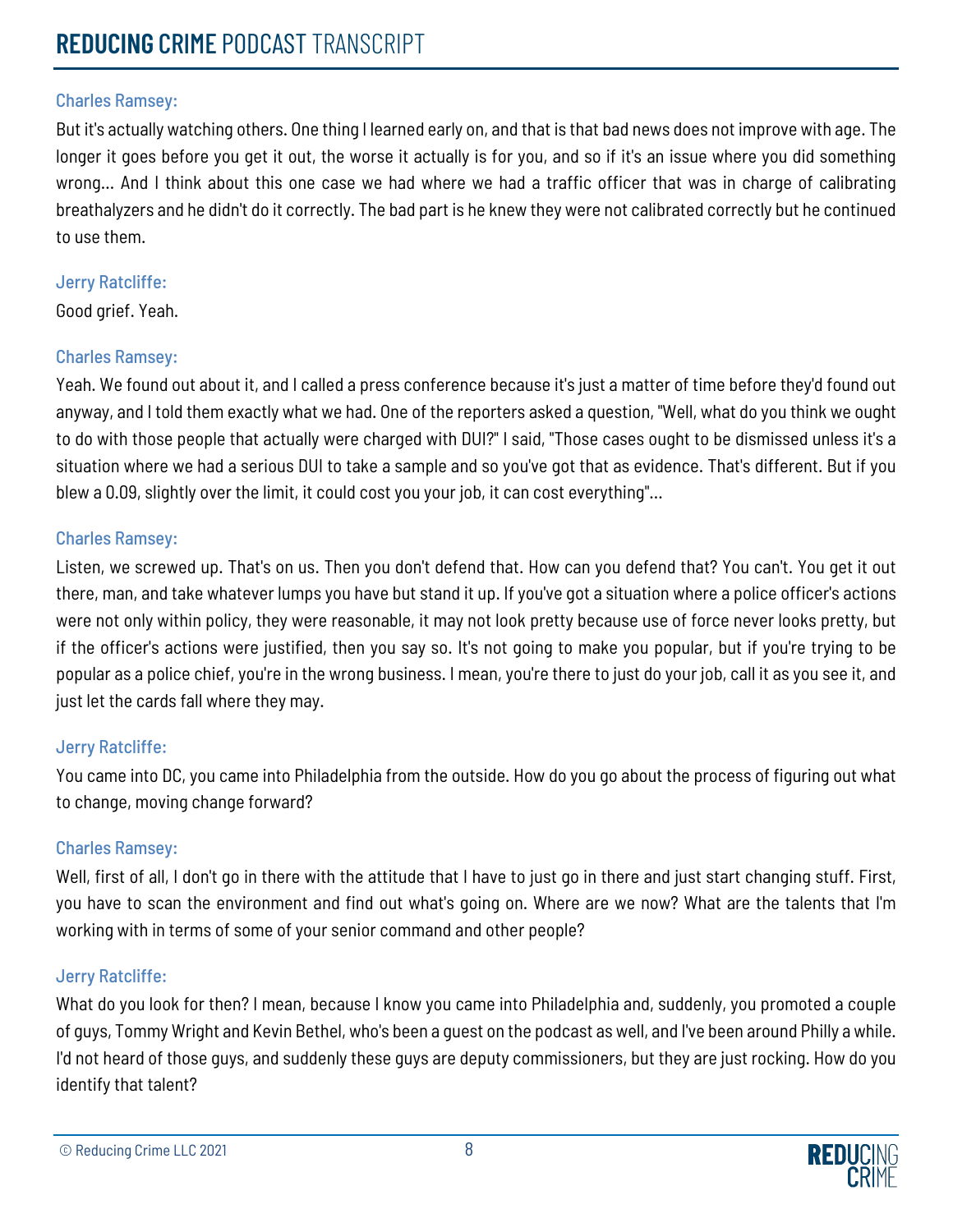Some of that came as a bias that I have. I spent time as a district commander three years on the west side of Chicago in a district that unfortunately, to this day, continues to usually lead the city in the number of homicides, which in a city like Chicago is saying a lot.

#### Jerry Ratcliffe:

Right now, it is. Yeah.

## Charles Ramsey:

But you know what? It was my favorite command. Of all the commands I had in Chicago Police Department, I enjoyed being a district commander more than anything because of the complexity of the job. You were a mini police chief. You had to deal with community. You had to deal with your own officers, some good, some not so good. You had to deal with politics because you had elected aldermen and so forth. You had to deal with your bosses above you. If you can run a district effectively, then, to me, the sky is the limit.

## Jerry Ratcliffe:

I think what people fail to appreciate is that in some of the big cities, if you're a district commander, in the rest of the United States, you'd be a member of the Major City Chiefs Association.

## Charles Ramsey:

Yeah. Exactly right.

# Jerry Ratcliffe:

Yeah. 200 cops, you have a population of 120,000 people with all sorts of chaotic problems, you'd be a major city chief anywhere else.

# Charles Ramsey:

And people don't realize the complexity of it. Now, Kevin had the 17th district in South Philly, which is no joke, and Tommy had the 25th.

#### Jerry Ratcliffe:

Yeah. They have some entertainment.

# Charles Ramsey:

[crosstalk 00:18:08], right? And so I spent time visiting all the districts, talking to all the commanders, getting a feel for whether or not they were on top of their crime, what they were doing about it, relationships with communities, and these two were outstanding. Plus, I wanted to send a strong message in the department that if you are good at what you do, you do your job, then you can be rewarded with promotion because I got Mayor Nutter to change the law that really prevented me from doing things like that. So I brought up these two captains and made them deputy commissioners, and it worked out very, very well.

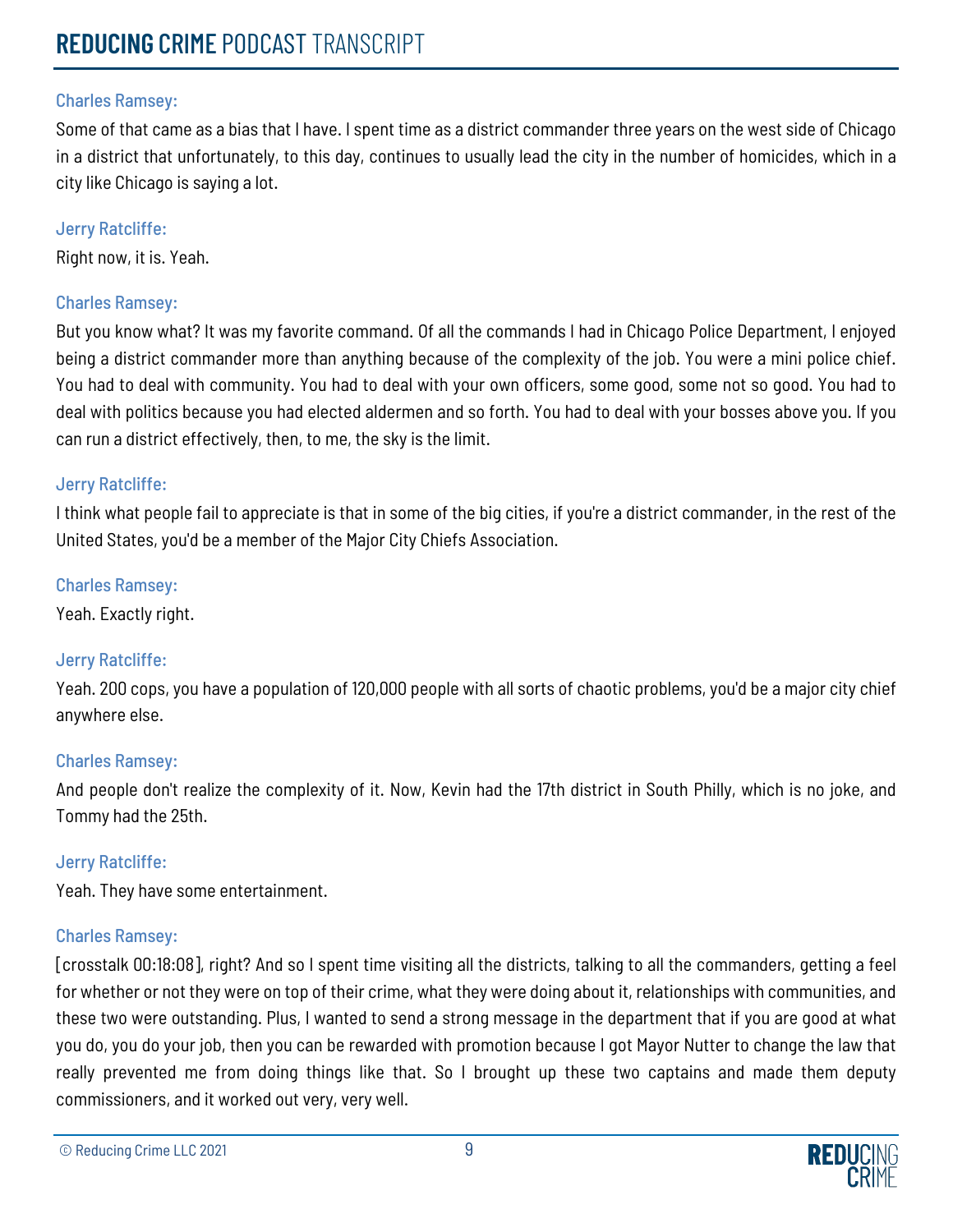Do you think that's an important thing when you go somewhere new, is just to get out into the districts, go and visit people, get out of the office?

## Charles Ramsey:

You got to know who you're working with, and you got to know the communities and what their expectations are. When you come in from the outside, that's something that's really, really important, is to be visible, to be out there because Chicago is Chicago, DC is DC, Philly is Philly. There are some similarities, but there are an awful lot of differences, and you have to respect that. Just because something is not familiar to you doesn't make it bad. It's just different. So understand that and then find out why are they doing things this particular way? If it makes sense, leave it alone. If there's a way to tinker and make it a little bit better, then do it. I don't go in with the attitude that I just have to clean house or whatever. Even with staff, I didn't go in making command changes right away. It was about six months in. I needed to see what I had to work with.

## Jerry Ratcliffe:

And you didn't necessarily, like a new lion taking over the pride, have to kill all the cubs.

## Charles Ramsey:

No, you don't. I mean, if I can use an analogy, this is football season, so you can have an all-pro defensive tackle playing for the Eagles. You move him to wide receiver. Guess what? He's not going to be that good. He's too big, he's not fast, probably he doesn't have good hands. You're playing him out of position. We've played people out of position in policing all the time because we're just filling slots as opposed to putting people in there that either have the ability to succeed because of their experience or you're giving them the kind of support in terms of education and training so they can succeed. Don't just fill a slot and then say, "Oh, this guy's worthless."

#### Jerry Ratcliffe:

Yeah, and then complain when they can't do this job.

Charles Ramsey:

Exactly right.

# Jerry Ratcliffe:

That feels like so much of police leadership right now. I wrote a book, Reducing Crime, which you kindly wrote the foreword for, which was geared at trying to help mid-level police commanders because it feels like, in so much now, you take people through patrol officer, sergeant, lieutenant, and then captain, but it feels like all their training up to that didn't prepare them for that job. They're good at individual cases, they may have been good detectives, but now they're in charge of the strategy for a small town.

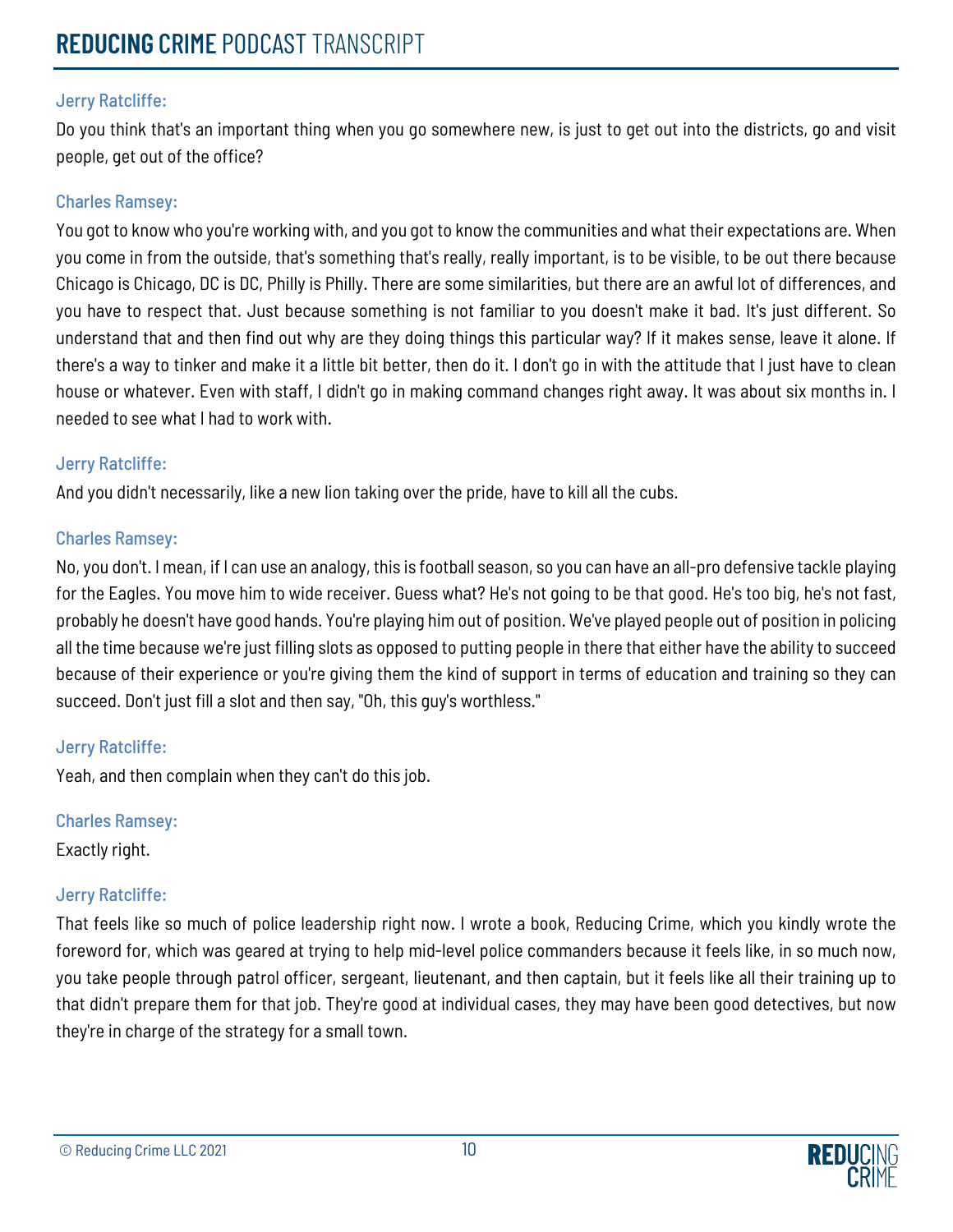But there are reasons for that, Jerry. The only way to really move forward and make more money in policing is through the promotional process. So you could be smart enough to pass a multiple choice exam and make it through the ranks, but you never had the desire to try to lead others.

## Jerry Ratcliffe:

And there are some great cops wearing blue shirts, really smart people who love that level.

## Charles Ramsey:

And if you like being that beat cop, you love community policing, you don't want to get promoted out of that position, why can't you get recognized not just us in terms of an award but also financially for what you bring to the table? Same thing with detectives and so forth. Then the promotional process should be for those people who truly do want to lead, and if we're going to do that, then what we have to do is even look at our evaluation process because right now performance evaluation is more of a joke than it is anything else.

## Charles Ramsey:

But even if it weren't a joke, what you're evaluating is a person's skills and abilities in their current role. But we don't look to see whether or not they're ready to move to the next level because we don't even understand what are the new skills and abilities they need for the next level and then how do we develop that in that person, mentoring, developing. Good leadership in policing is more by accident than by design because we do not develop on a consistent basis the next generation of leaders at any level. Then we complain and say, "Oh, poor first line supervisors." Well, what are you doing to fix that?

# Jerry Ratcliffe:

Yeah. I think half the battle is that I don't think anybody knows what policing is going to look like in 10 years' time or in 15 years' time. We train for the skill sets of what we think is around now. We don't train that broader sense of skills that will enable people for them to figure out how to solve problems in 10 or 15 years' time.

#### Charles Ramsey:

And that goes right into recruiting and hiring. I mean, you're hiring people now, and even though I've heard people say, "Young people don't stay on jobs long," and blah, blah, blah, they would if they felt comfortable and if you gave them some reason to stay, they would. But what you're hiring today-

# Jerry Ratcliffe:

They're very different now. They're very different now.

# Charles Ramsey:

But when you hire today, you're actually hiring for the next 20 years, or at least that's the attitude you have to have, right? So what does that 21st century police officer look like? What are we looking for in that individual? I'd rather get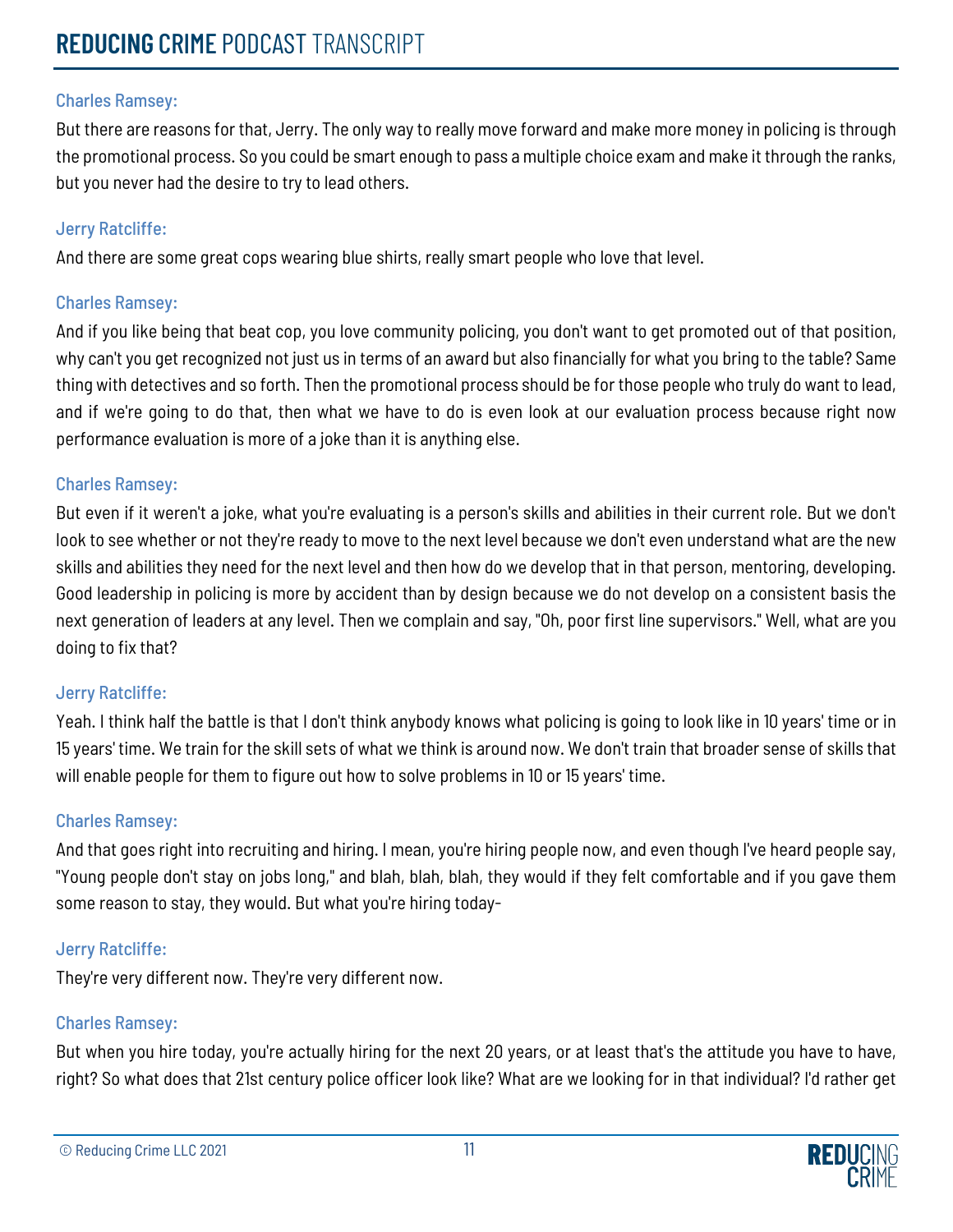25 of the right kinds of people as opposed to 100 where 75 of them are a little on the iffy, questionable side and they're going to keep me writing reports or doing press conferences.

# Jerry Ratcliffe:

Right. You just get nervous every roll call, right?

## Charles Ramsey:

Yeah, because they really don't have the right mindset, they aren't service-oriented. So policing today is challenging. It is tremendous opportunity because people are looking for reform, they're looking for something different, and now is the time when you can actually make that happen. But it's going to require fundamental redesign and rethinking of policing, and that includes policing structure. Now, it's difficult with unions, but it's going to require that sort of effort, I think, to really make the kind of real change.

# Jerry Ratcliffe:

Was this really heightened to you when you co-chaired President Obama's Task Force on 21st Century Policing?

## Charles Ramsey:

I had those feelings even prior to that, but that gave me an opportunity to really explore it even more, getting those different perspectives. Even when you look at the 11 people on the task force, we had civil rights attorneys, we had activists, we had academics, we had police professionals. I mean, we had a variety of people.

#### Jerry Ratcliffe:

Sounds like hell.

# Charles Ramsey:

Right? In fact, when I looked at that lineup, and President Obama ultimately chose the majority of them, I had influence on a couple of them, I didn't know if we could reach consensus on anything. But you know what? Every single recommendation in that report, we reached 100% consensus on it. Sometimes, we stayed up all night with the language, trying to get the wording right.

#### Jerry Ratcliffe:

Oh, I'm sure. Yeah.

# Charles Ramsey:

But we did because we were closer together than we thought, and I think that's true for society in general.

#### Jerry Ratcliffe:

That strikes me, that what you had were people who were reasonable and had an experienced perspective of what was going on. I mean, it's starting to abate now, but we are just on the tail end of some of this abolish nonsense with people who I think spend way too much time in their ivory tower wherever they are and not enough time actually coming out to North Philadelphia.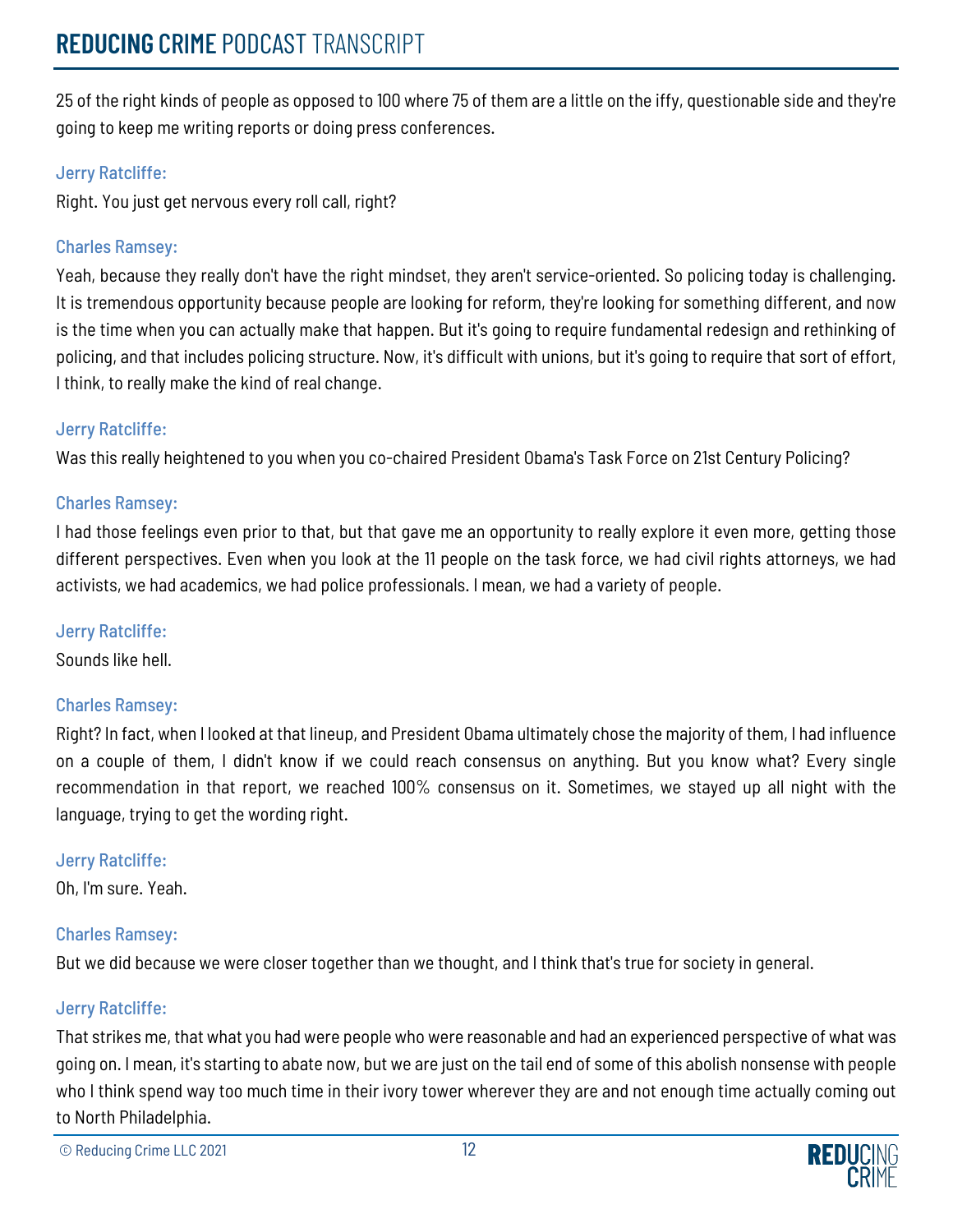#### Charles Ramsey:

But even when people talk about defunding and they talk about abolishing, what they're talking about is just something that's different from what it is now that's more effective. I don't necessarily disagree with that, but you don't have to throw the baby out with the bath water.

## Jerry Ratcliffe:

Right, exactly.

## Charles Ramsey:

But when people say defund, for an example, most people, they're talking about, "Well, that money should go to mental health. It should go to the"... And I don't disagree with that.

# Jerry Ratcliffe:

It's a more measured response, absolutely. Abolish is nonsense, but defund is a, really, discussion about reforming how we address public safety, not just criminal justice, but public safety-

## Charles Ramsey:

It is. It is.

## Jerry Ratcliffe:

... and I'm good with that discussion. That's important.

# Charles Ramsey:

But, see, we have to change the way we think. When I think of public safety, I think in traditional terms. I think of police, fire, emergency, medical, those agencies that typically fall within that umbrella. When I use the term community safety, it broadens my thinking because that incorporates mental health, homelessness, substance abuse-

#### Jerry Ratcliffe:

Drug addiction, yep.

# Charles Ramsey:

... all those kinds of things in addition to your more traditional public safety.

# Jerry Ratcliffe:

Would you include in things like that just minor disorders? It always struck me when I go to community meetings in the worst part, the hardest-hit neighborhoods. You think, "Well, everybody's going to be complaining about shootings," but so often what the community complains about is the day-to-day bullshit that just grinds them down-

#### Charles Ramsey:

Disorder, disorder.

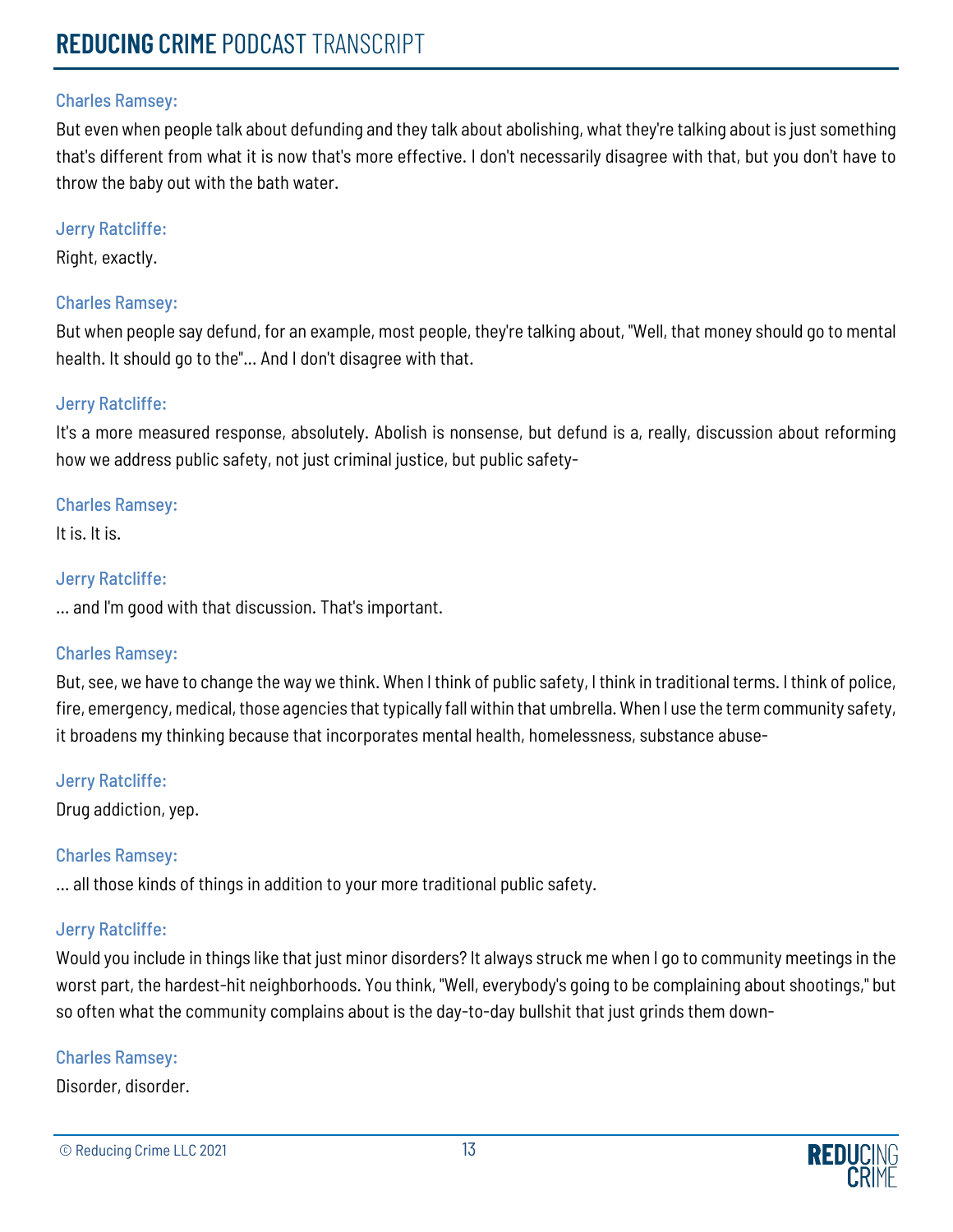... just the minor disorder that's so pervasive. It's just exhausting for these poor folk.

#### Charles Ramsey:

And they're absolutely right. But you know what? We don't listen as police like we should. We still walk into that same meeting with an armful of statistics of Part I offenses to try to convince people that they're safer, and they know damn well they're not safe.

#### Jerry Ratcliffe:

No, because they walk to the bodega and it's crazy.

#### Charles Ramsey:

Or they go to bed at night and they hear gunshots and they hear them so often they don't even bother to call 911 anymore.

#### Jerry Ratcliffe:

Right.

#### Charles Ramsey:

Right? We don't listen and hear what people are actually saying to us, hear what they're saying when they say defund and abolish. That should scare the hell out of you because what they're telling you is this ain't working, status quo. You can-

#### Jerry Ratcliffe:

You are not reacting to what I need.

#### Charles Ramsey:

The words that they use were not really necessarily carefully and well thought through, right?

#### Jerry Ratcliffe:

True.

#### Charles Ramsey:

And it turned a lot of people off, but the message is there.

#### Jerry Ratcliffe:

Yeah. Agree. Completely agree.

#### Charles Ramsey:

Even something as extreme as abolish. They know they need some form of police, of some [crosstalk 00:27:29]-

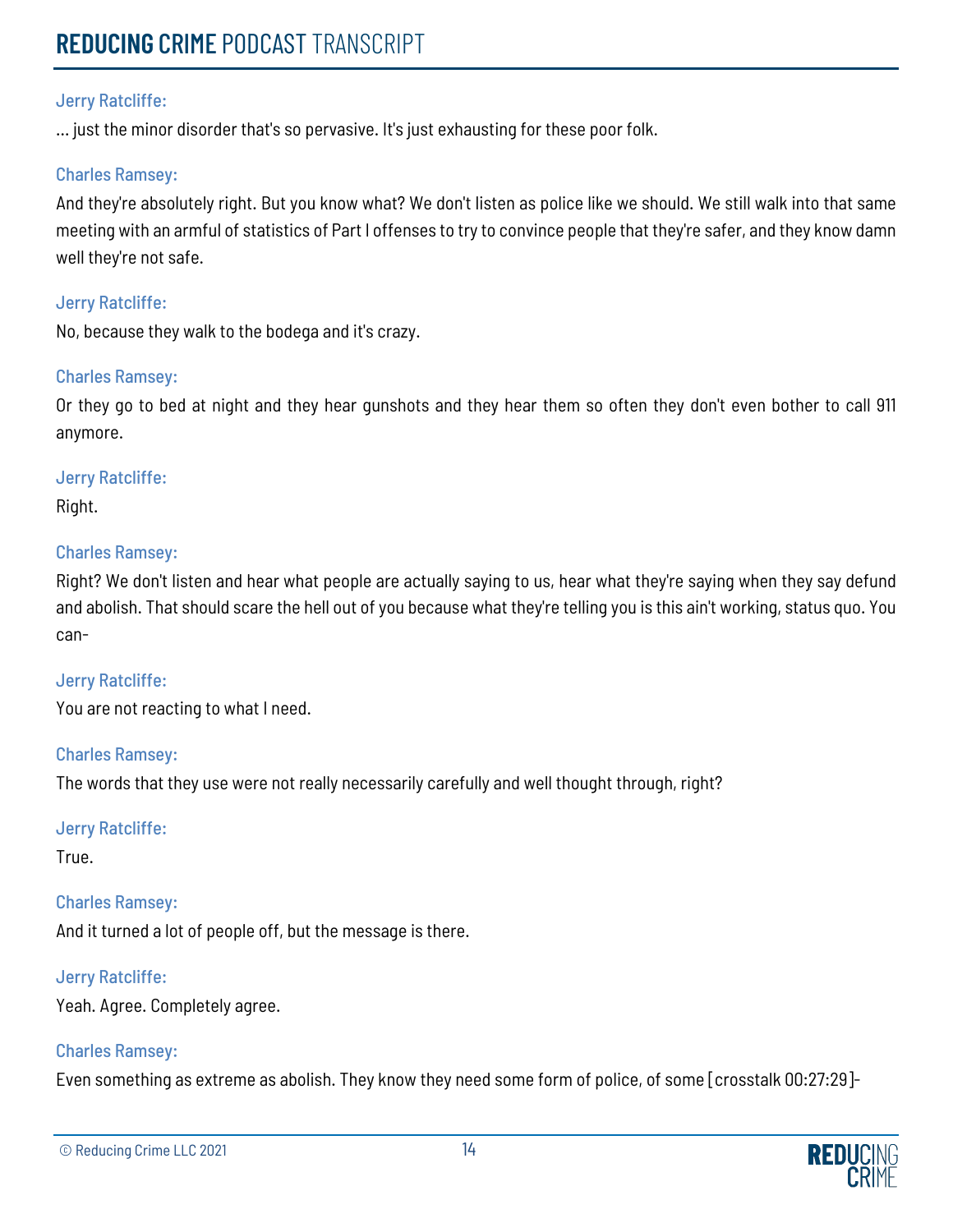# Jerry Ratcliffe:

That's [crosstalk 00:27:29]... I kind of hope so.

Charles Ramsey: Okay? And I think the majority of people do.

Jerry Ratcliffe: The majority of people do. That's very true.

## Charles Ramsey:

Okay? But what should that look like? Because if you had community safety and you had all these other elements, which includes mental health, substance abuse, housing, all those kinds of things that lead to safe, healthy neighborhoods, that means the city has to rethink. They need to be thinking in much broader terms instead of these silos that they have where they got a housing department, then they got mental health over here, then they've got some other, license and inspection, over there, and they don't communicate with each other.

## Jerry Ratcliffe:

And even if they do, they don't even step up.

## Charles Ramsey:

Right. So how do you bring them all together to be able to make for real safe neighborhoods that are sustainable? I don't think of public safety anymore. I think of community safety. Police don't have to be first responders. Now, granted, the first responders... Because cities have grossly underfunded these other services for decades. But police don't have to be first responders, but it doesn't mean that... Some of these calls are dangerous. You'll need a cop to be there.

# Jerry Ratcliffe:

I also think sometimes that there is an underappreciation for how well some cops actually deal with people with mental health problems. There's some really great cops out there who just have the right tone and can strike the right balance. There's definitely a place for professionals in many, many cases, but I think we also underestimate that there are a lot of good cops out there actually dealing with these things pretty well.

#### Charles Ramsey:

They are. CIT, Crisis Intervention Training, that goes a long way to help with all that sort of thing. But the other part of that, too, is... Or, at least, we're just starting to appreciate the fact that many cops have mental health problems. The trauma that you're exposed to on a regular basis as a police officer, that is just not normal. If a police officer's shot or stabbed, we take care of them. They get the best medical care and so forth. What about the psychological scars that are there? How often do we get a mental health check?

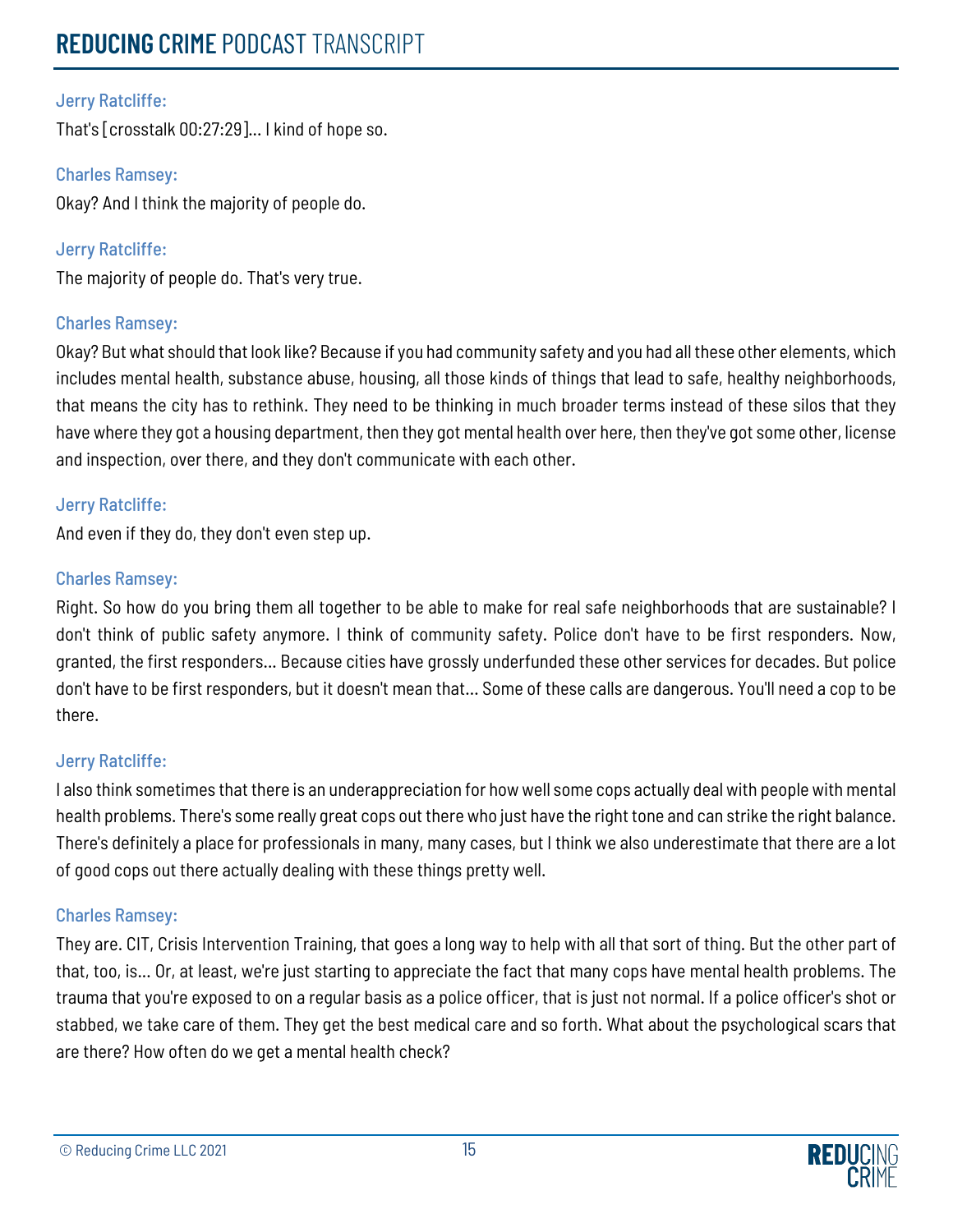And for the colleagues who've been there, who've been around when one of their officers got shot... I've been reading up a chunk recently about the increasing pervasiveness of compassion fatigue in first responders. It's like you have a bank of compassion and it just gets depleted, and it gets depleted quickly-

#### Charles Ramsey:

It does.

## Jerry Ratcliffe:

... in tough cities with big problems.

## Charles Ramsey:

That's a mental health issue, and that's where that mental health counseling, whatever you want to call it, would really help get through those periods of time. How does that then affect the community? Because when that bank of compassion has been depleted, people look at you and they say, "You're cold, you don't care," because you're not outwardly showing any kind of empathy or compassion because that tank is empty, and you have to protect yourself. So you can't cry over every single homicide, and so you build up these walls, but you have nobody to talk to. Officers begin to self-medicate, take care of it themselves, high rate of divorce, high rate of suicide, high rate of substance abuse, and it's just like resilience, compassion, all those things over time really take its toll.

## Jerry Ratcliffe:

Does that stretch all the way to the top floor office?

Charles Ramsey: It does. It definitely does.

# Jerry Ratcliffe:

When you were in the commissioner's office, we had a number of officers killed in the line of duty.

# Charles Ramsey:

Well, I'm going to tell you something here. I was police commissioner in Philly for eight years. I had eight officers killed in the line of duty. I lost five within a nine-month span, and two months prior to me taking over is when Chuck Cassidy got killed on Halloween.

#### Jerry Ratcliffe:

Yeah. I remember that.

# Charles Ramsey:

So, the department hadn't gotten over that. When I lost my last officer March 5th of 2015, Robert Wilson-

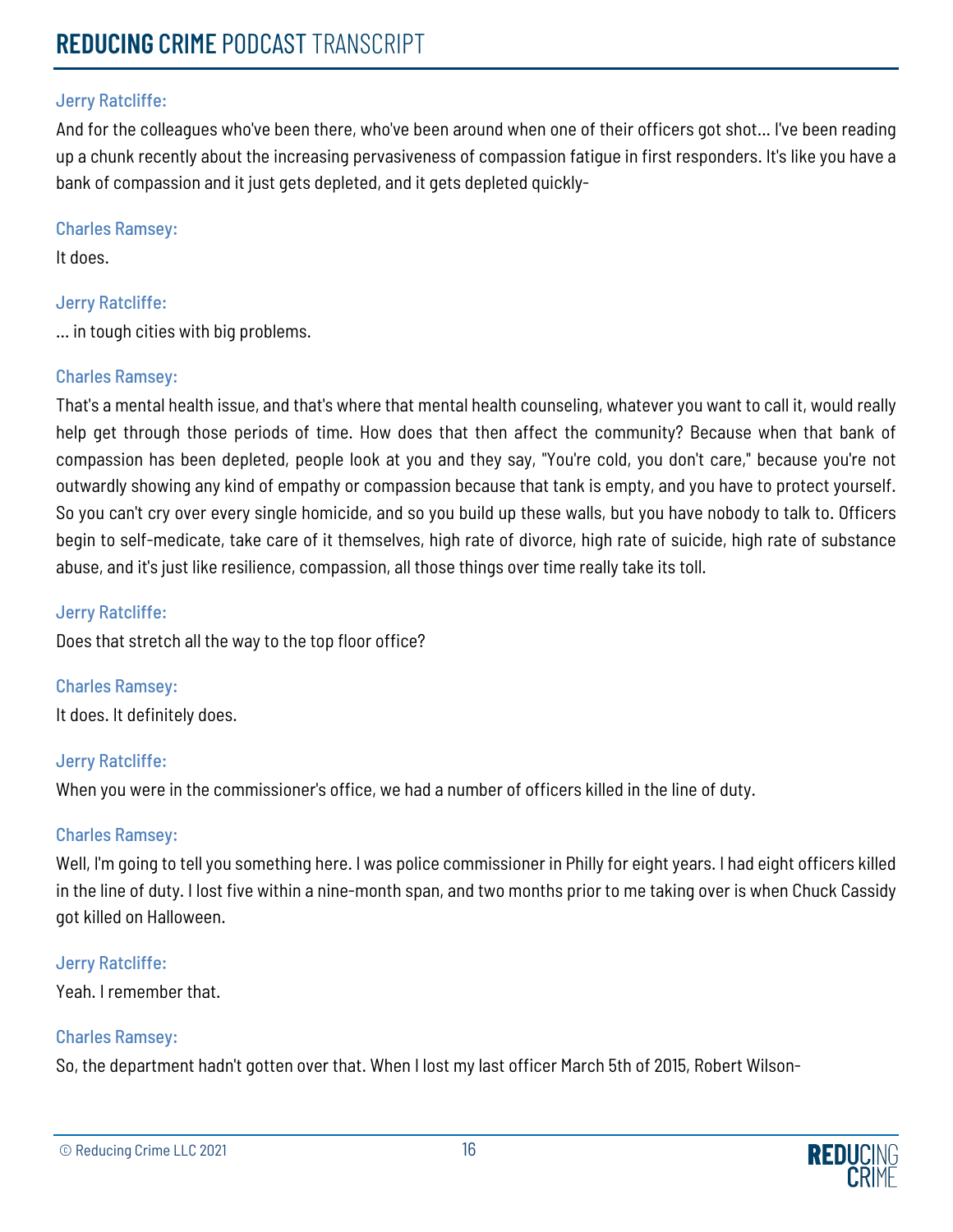Oh, I remember that. Yeah. He was killed in a GameStop.

Charles Ramsey:

GameStop.

Jerry Ratcliffe:

He was on duty, popped in to buy a-

# Charles Ramsey:

On duty, popped in to buy his son a game because his son had done well in school and his birthday was coming on. I was trying to decide whether... Did I want to stay? Did I want to retire? The mayor had said, "If you want to stay, you can," but he clearly wanted to bring Rich in, and I didn't have a problem with that. A mayor ought to be able to pick their own police chief. But when Robert got killed, I knew then it was time for me to go because I couldn't bury another police officer. Emotionally, I couldn't do it. I couldn't bury another one. I told my wife, I said, "That's it. All I can do is hope I don't have another one between now and the date I announce my retirement." But I knew that was it because my bank of resilience was drained. I couldn't do it again.

## Jerry Ratcliffe:

I've seen a lot of officer-involved deaths in my associations with police, but I remember that one being particularly devastating. I just remember everybody in the police department being shocked. He was very, very popular.

# Charles Ramsey:

He was popular. He was a damn good police officer. But the other part of that is that was captured on high-definition video, the entire thing. It was a homicide detective that actually got on the elevator with Rich, and Rich told me the story, and he asked him-

# Jerry Ratcliffe:

Rich Ross, the deputy commissioner?

#### Charles Ramsey:

Rich Ross. And he said... A detective who had been in homicide for 13, 14 years said... He said, "Last night was the first night where I couldn't sleep," because he's watching that video. We talked a little bit about trauma and the psychological impact. Now that we have video, you watch people getting killed over and over again on video, and there's not a damn thing you can do to stop it. You can't warn them. You can't do anything because you see it coming. What impact does that have on people that have to investigate these crimes now? You're not just coming after the fact. You're actually living it. You're seeing it. We have to take these things into account and deal with the mental wellbeing of our officers. I hate to keep going back to that, but I think it's such an important topic. In fact, in the President's Task Force report, one of our pillars is officer safety and wellbeing.

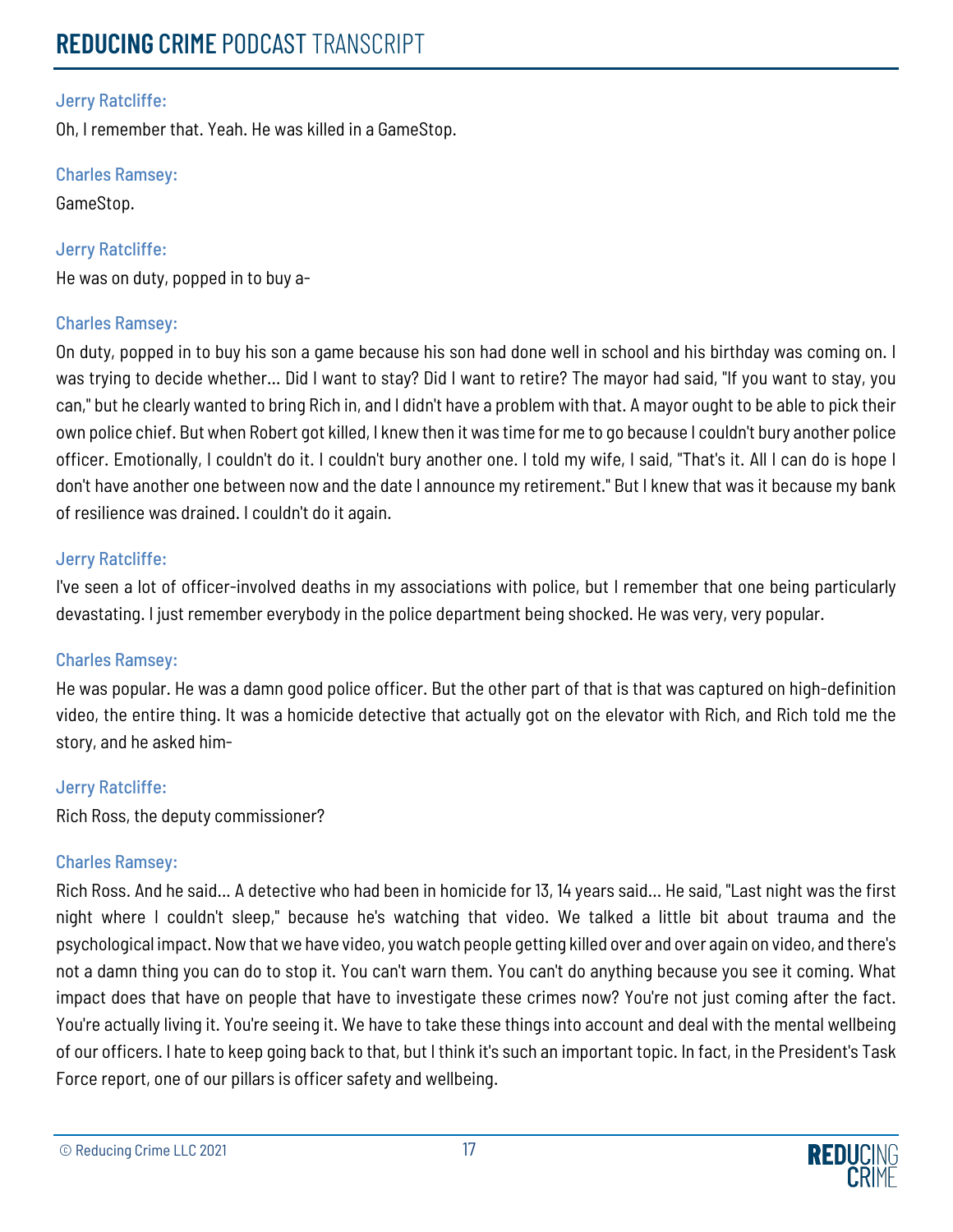So the Robert Wilson murder was kind of like a breaking point for you?

#### Charles Ramsey:

It was. It was. It's emotionally draining, one, the tragedy of it all and having to look family members in the eye and deal with the small kids knowing that their father or their mother is gone forever, that sort of thing. There's also guilt that you feel. We make the decision-

#### Jerry Ratcliffe:

Even in the commissioner's office?

#### Charles Ramsey:

In the commissioner's office. You know why? We make decisions every day putting officers intentionally into harm's way in a sense, looking at crime pattern, here's the robberies, here are the shootings, blah, blah, blah. What do we do? We put cops in there. They encounter the guys that are committing these crimes. You have to do it. It's the right thing to do, right, because that's what you're paid to do. But don't think that doesn't bother you. I remember when John Pawlowski was murdered, and this was at Broad and Olney.

#### Jerry Ratcliffe:

One of the more adventurous areas of the city.

#### Charles Ramsey:

Actually, yeah. 2009, a guy threatening a cab driver, they respond, didn't tell the dispatcher, was the guy said, "Cop shows up, I'm going to shoot them," and they stopped this guy. He's got his hands in his pocket, won't take his hands, and shoots right through the pocket. He hits John, kills him. We're at the hospital. His wife comes, Kim. She's months pregnant, and she's screaming, and she's hollering. "Oh, why did he have to be working?" He was working in overtime detail on high crime. "How come these guys have to work? How come they have to do this? How come they"... And I'm listening to all that.

#### Jerry Ratcliffe:

Of course. Yeah.

#### Charles Ramsey:

Listen, I love Kim to death. I was there for the birth of his son, actually. They called me up, and I went to the Abington Hospital.

#### Jerry Ratcliffe:

Oh, that's beautiful.

#### Charles Ramsey:

I was there for the birth of his son. But I shouldn't have been there. John should have been there.

© Reducing Crime LLC 2021 18

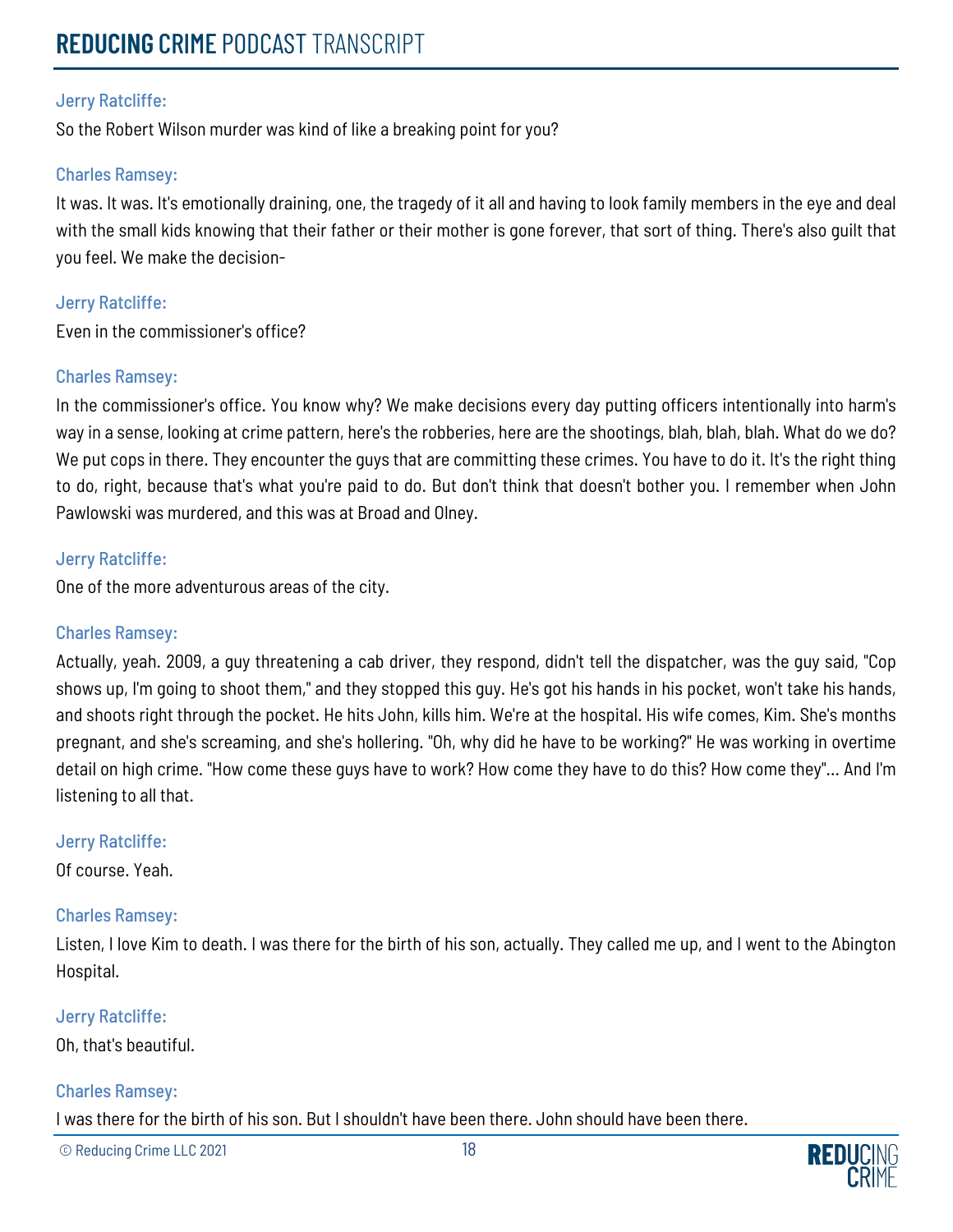Well, I hoped it was at least helpful for you.

#### Charles Ramsey:

These things add up, though. I mean, we talk about that bank of compassion, the bank of resilience, it eats away, and even though you learn to suppress your feelings, you learn to deal with stuff, it takes its toll. I was a police chief for 17 years, but I spent 47 in policing, 45 active service as a sworn officer. I've seen so much death, man, I couldn't even begin to give you a number of homicides and sex assaults and kids being abused and all those kinds of things. It adds up. Now that you're at the top of the organization, it doesn't mean that stuff goes away. Now, you're still dealing with it at a different level and sending people out to deal with it. But it affects the organization top to bottom, and so when we talk about mental health, everybody in the department needs to have... At least every other year, there ought to be a mental health checkup. That includes the chief, everybody.

## Jerry Ratcliffe:

A couple of departments have started mandating it once a year. You go and speak to a psychologist.

## Charles Ramsey:

That's what it needs to be. I say every other because Philly's so large. I don't practically think you could run almost 7,000 guys every year through it, but every other year at a minimum.

#### Jerry Ratcliffe:

I think a lot of people were impressed when they saw the task force report on 21st century policing that that was included as a pillar. What is your sense of what the response has been like to that report?

#### Charles Ramsey:

I mean, mixed results. There are still some departments that are using it as a guide, but I was very encouraged that there are departments that still are going online trying to find a copy to report. But we went through four years of the Trump administration that pretty much threw any idea of police reform out the window. They actually took the report off the COPS Office website, so we lost momentum. If we had it to do over again, we would've added a seventh pillar, and that's recruitment, hiring, and retention. But in 2015 that was not the crisis that it is today.

# Jerry Ratcliffe:

We talked about the worst parts of the job, but yet you'd still do it again. So what were the best parts?

#### Charles Ramsey:

The best parts of the job is knowing that you are making a difference. You don't always see it, but you have to believe that. As bad as things are, what would it be like if you weren't doing what you were doing?

# Jerry Ratcliffe:

Very true.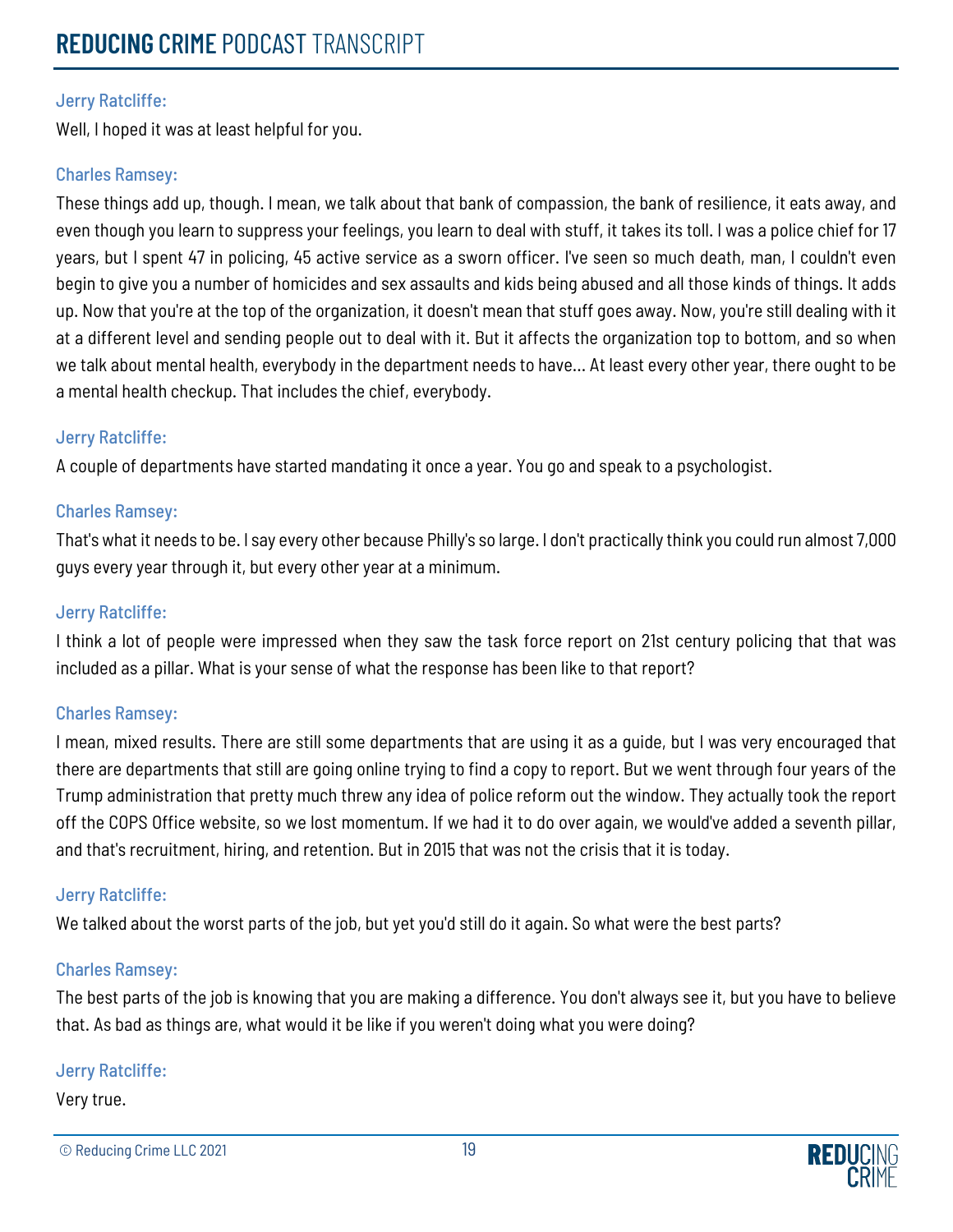The media focuses a lot on the negative because that's what sells. But when you get the positive reactions from community members and so forth, even from your own police officers, and they tend not to say it too loudly because that's part of the policing culture, is to always be grumbling about something-

## Jerry Ratcliffe:

Do you think that's ever going to change?

## Charles Ramsey:

No. And they say, "I like what you did here," or, "I like this," it's enough to keep you going. What really renewed my energy was actually having the opportunity to go to different cities. My dream job was becoming superintendent of Chicago Police Department, and I made it as one of two finalists for the job, one of the most depressing days of my career. The very next day, I got a call from a search firm, literally the next day, saying, "Listen, we hear you didn't get the job. We're looking for a chief in DC, and we'd like to talk to you." One thing led to another, and I went to DC. I learned more during my nine years as chief in DC during some pretty exciting times when you really stop and think about it... I mean, I was there 9/11 and anthrax, DC sniper, all those kinds of things. What was probably the lowest point in my career turned out to be the best thing that ever happened to me.

#### Jerry Ratcliffe:

Right. That's very zen.

#### Charles Ramsey:

And I never would've come to Philly if I hadn't had the DC experience because I would've never left Chicago.

#### Jerry Ratcliffe:

Right. So what did you learn in DC?

#### Charles Ramsey:

DC was a very dysfunctional city and very dysfunctional department-

#### Jerry Ratcliffe:

It's absolutely fine now.

# Charles Ramsey:

... in the '90s because, well, Marion Barry was the mayor. I mean, they were driving 10-year-old police cars. They were buying used tires from the US Park Police. The facilities were terrible, had raw sewage leaking in locker rooms in a couple of the districts, no heat in the winter, no air in the summer.

#### Jerry Ratcliffe:

Now, they should put that in the recruitment adverts, right?

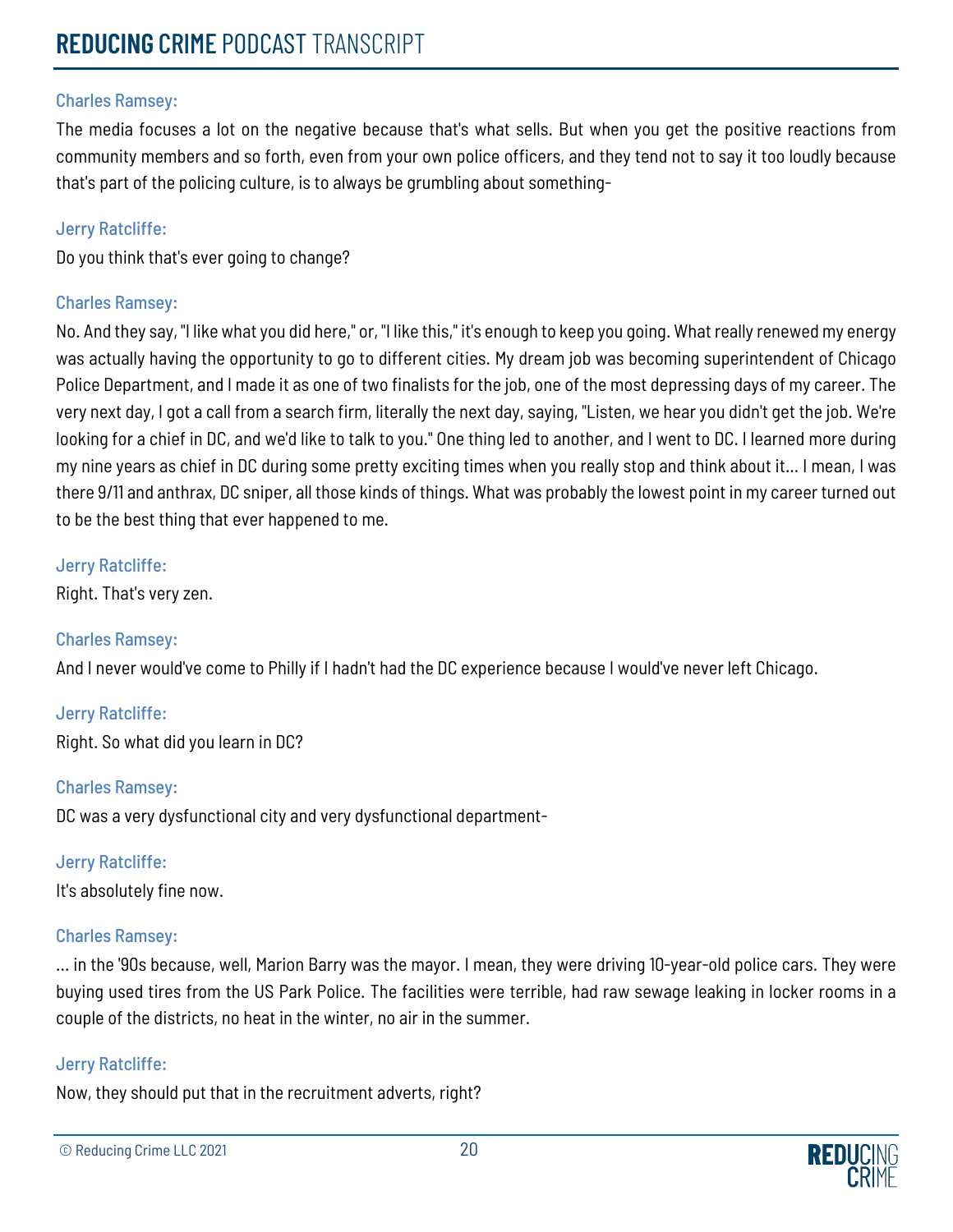Absolutely ridiculous. And so we were able to really make a lot of changes and get all those things changed, all those things improved, and that satisfaction, that sense of knowing that you made a difference and the attitude of the officers, how it changed. So I learned a lot of valuable... There was no one thing I learned. I learned how to be a police chief.

#### Jerry Ratcliffe:

Can that be taught?

## Charles Ramsey:

I don't know if it can be taught because until you have it and until you're in the chair, as they say... But I think you can give people a more realistic expectation of what the job entails to better prepare them for some of the colleges that they'll face. One of the recommendations in the task force report is that there be command colleges established. In England or the Scottish Police College, we need that sort of thing here that really develops that leadership.

## Jerry Ratcliffe:

That's not really got much traction, unfortunately. We certainly need a castle. The Scots have a castle, for crying out loud.

#### Charles Ramsey:

Oh, yeah. I've been there. It's nice. You can do a lot toward preparing people to assume these top command positions, but we really don't do enough. One of the questions in a presentation I do, it came from a guy, Greg Brown, the CEO of Motorola. He asked a question, he said, "Do you want the job or do you want to do the job," because wanting it and understanding what it takes to really do it are two different things.

# Jerry Ratcliffe:

That's a huge gulf between those. I think people want the respect, the authority, they want the trappings of the position.

Charles Ramsey:

Exactly right.

# Jerry Ratcliffe:

They want the 'scrambled egg' on the shoulder.

Charles Ramsey:

Exactly right.

# Jerry Ratcliffe:

But then when you're in it, it's just all grind.

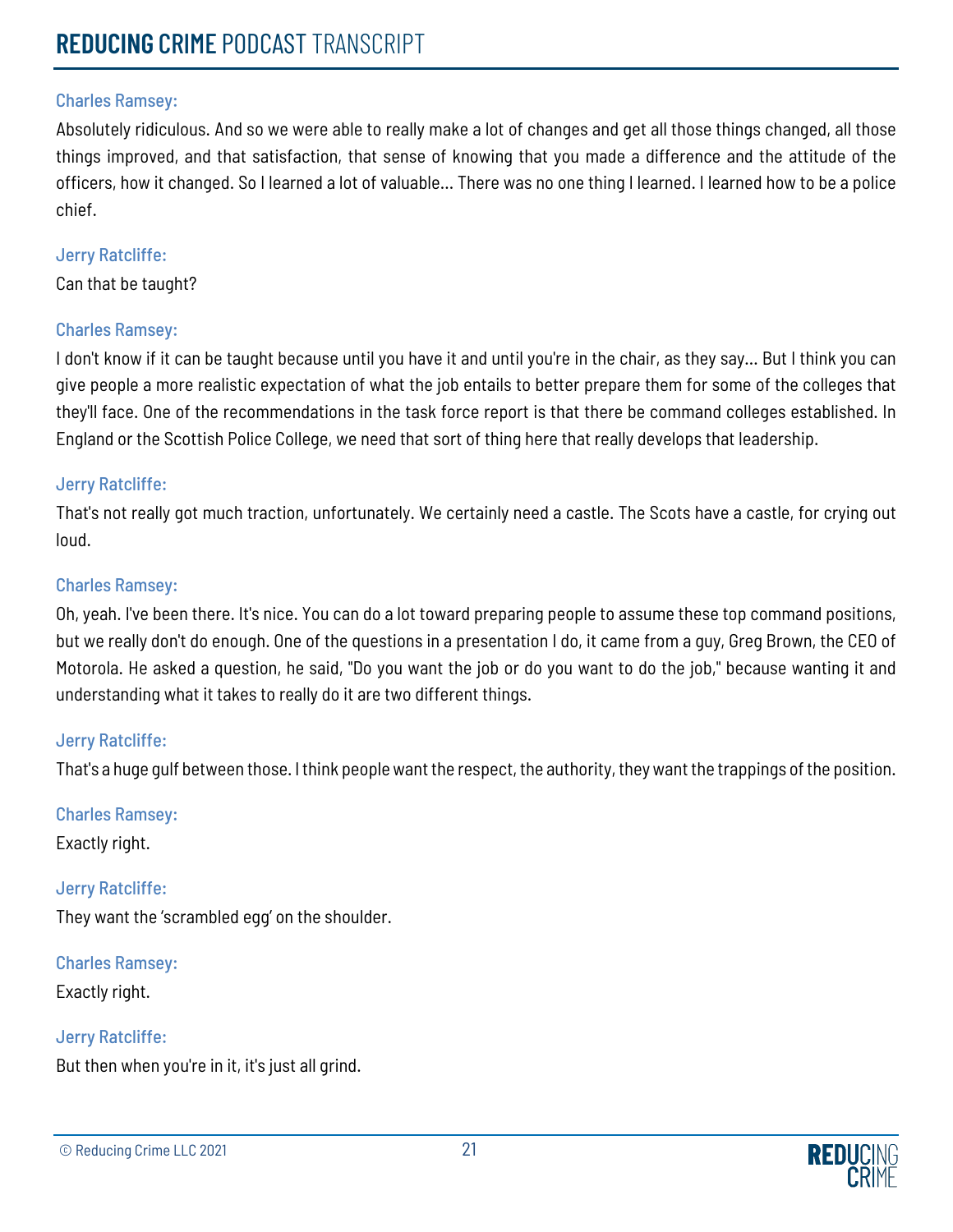But are you ready to do what it takes to do it and do it successfully?

#### Jerry Ratcliffe:

I remember coming to your office a number of times after meetings in the Roundhouse in Philly, and you were always in there late. The afternoons are always better because they were a more chance to be more reflective, but the mornings were just slow death by meeting for you because it was just a grind to keep going.

## Charles Ramsey:

It is. And if you also remember, and going back to something earlier about that well of resilience, in the conference room, I had pictures of every officer that died on my watch, killed in the line of duty, right on that wall. I did that intentionally. I wanted them looking over my shoulder to really constantly remind me of the importance of the decisions we make in that office because it affects their lives.

## Jerry Ratcliffe:

You found that empowering rather than depressing?

## Charles Ramsey:

I did. It was very empowering, very empowering. I didn't want to forget them. I didn't want to forget them.

## Jerry Ratcliffe:

And nor should they be forgotten.

#### Charles Ramsey:

I was always praying another picture didn't go up, but I did not want to forget them, and I didn't.

#### Jerry Ratcliffe:

Is it even possible to be a police chief nowadays?

#### Charles Ramsey:

Sure it is. I mean, it's challenging. It's always been challenging, but you see it as an opportunity.

# Jerry Ratcliffe:

But there doesn't seem like there's much space for mistake.

#### Charles Ramsey:

Well, that's because right now the public pressure, but when you take the job, you got to make sure who's your boss going to be? Is it a city manager? Is it a mayor? What do they want from you? How much autonomy are you going to have? How much authority? Are they going to back you up? Because I was lucky. I had Tony Williams in DC, and I had Mike Nutter in Philly.

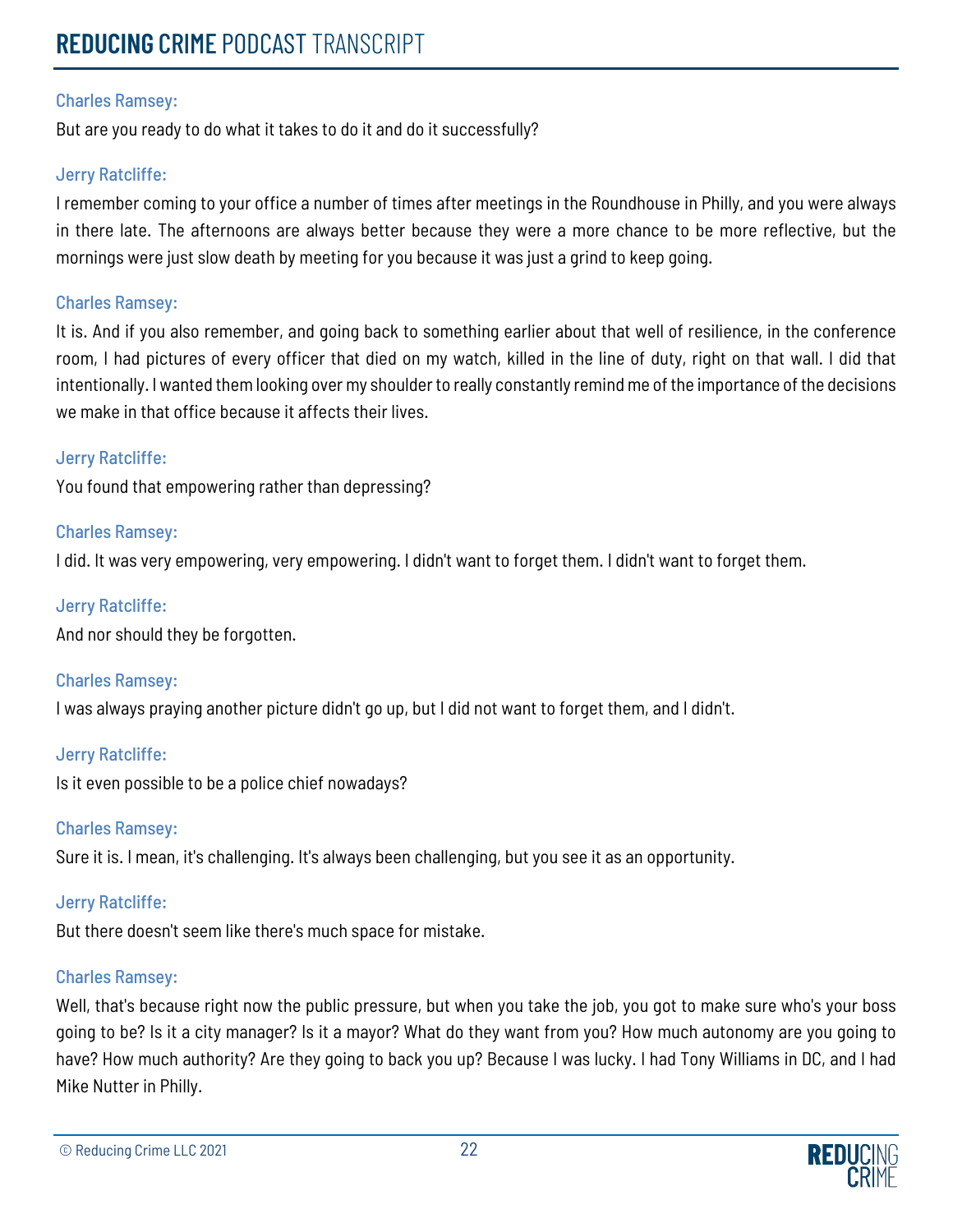Who, other than having a fantastic name, was a very, was, he's not dead or anything, is a very smart guy and a very thoughtful mayor. He's a very good mayor. Yeah. When you're thinking about what your team is, it's not just bringing up good people from within the department, but who are you working with outside?

#### Charles Ramsey:

It's who you're working with outside, especially in big cities. You've got colleges and universities with talented people there that can help you in terms of research and things like that that you need to really make sure you're on the right track, what's working, what's not. Nola Joyce was with me in Chicago.

Jerry Ratcliffe:

Fantastic woman.

#### Charles Ramsey:

The first person I asked to come with me to DC was Nola, and then I talked her into coming to Philly.

## Jerry Ratcliffe:

Now she knows who to blame.

#### Charles Ramsey:

She has strengths where I have weaknesses. I'm operational, and I avoided those administrative positions, which was a mistake in retrospect. She has strengths where I have weaknesses. So part of being a good police chief, I think, and not saying I was able to [crosstalk 00:42:39]-

#### Jerry Ratcliffe:

Oh, trust me, you were. Don't worry. You were.

#### Charles Ramsey:

But you have to know yourself. You have to know your strengths and your weaknesses and build a team around you that really compliments you in the right area.

#### Jerry Ratcliffe:

That's the key lesson straight from Sun Tzu right there, from, what, 500 BC?

#### Charles Ramsey:

Don't be afraid to admit what you don't know.

# Jerry Ratcliffe:

There's a tendency for police chiefs and for leaders to bring on people who are like them. What you're saying is the key is to bring on people who fill in your gaps, the people who are not like you.

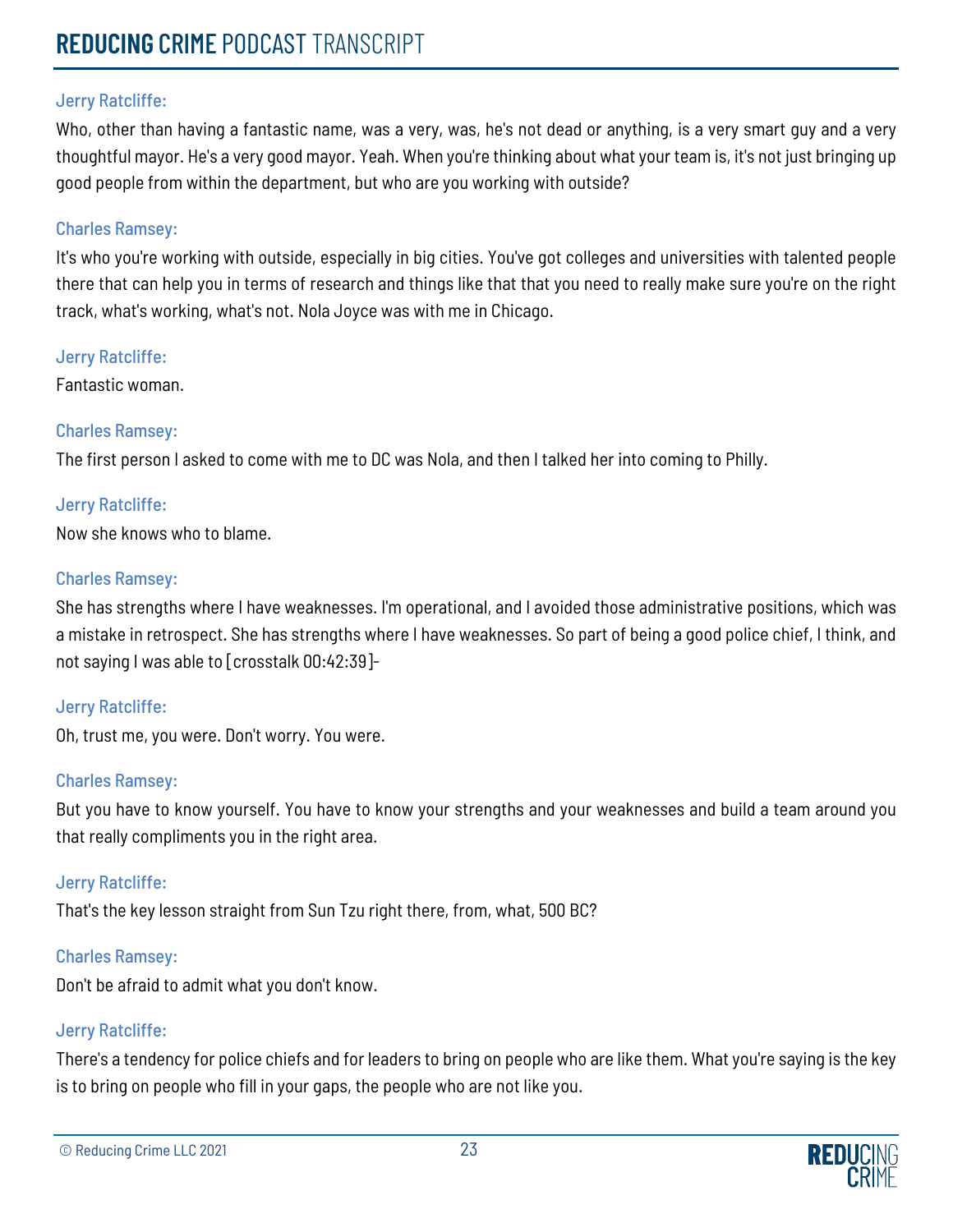#### Charles Ramsey:

And I want people that aren't afraid to push back. But you have to create an environment where they feel comfortable pushing back. Because if they're afraid to speak up and you say, "Okay, I'm going to do X, Y, Z, I'm going to change the district boundaries here," or whatever it might be, and they all say, "Oh, yeah, yeah, yeah," or they don't say anything-

#### Passerby/well-wisher:

Excuse me gentlemen, officer Ramsey, how are you, sir?

Charles Ramsey: Yeah, I'm doing well. How are you?

Passerby/well-wisher: Good to see you, friend, and thank you for service-

Charles Ramsey: Good to see you. Thank you.

Passerby/well-wisher: ... on this Marine Corps birthdays.

Charles Ramsey:

Oh, okay.

Passerby/well-wisher: It's Veteran's Day tomorrow. I'm a marine, sir-

Charles Ramsey: That's right.

#### Passerby/well-wisher:

We get our day today. We get our veterans tomorrow.

# Charles Ramsey:

Thank you for your service.

#### Jerry Ratcliffe:

Good on you, sir. Cheers, sir. Thank you for your service, too.

# Passerby/well-wisher:

Thank you, friend. Enjoy your day, gentlemen.

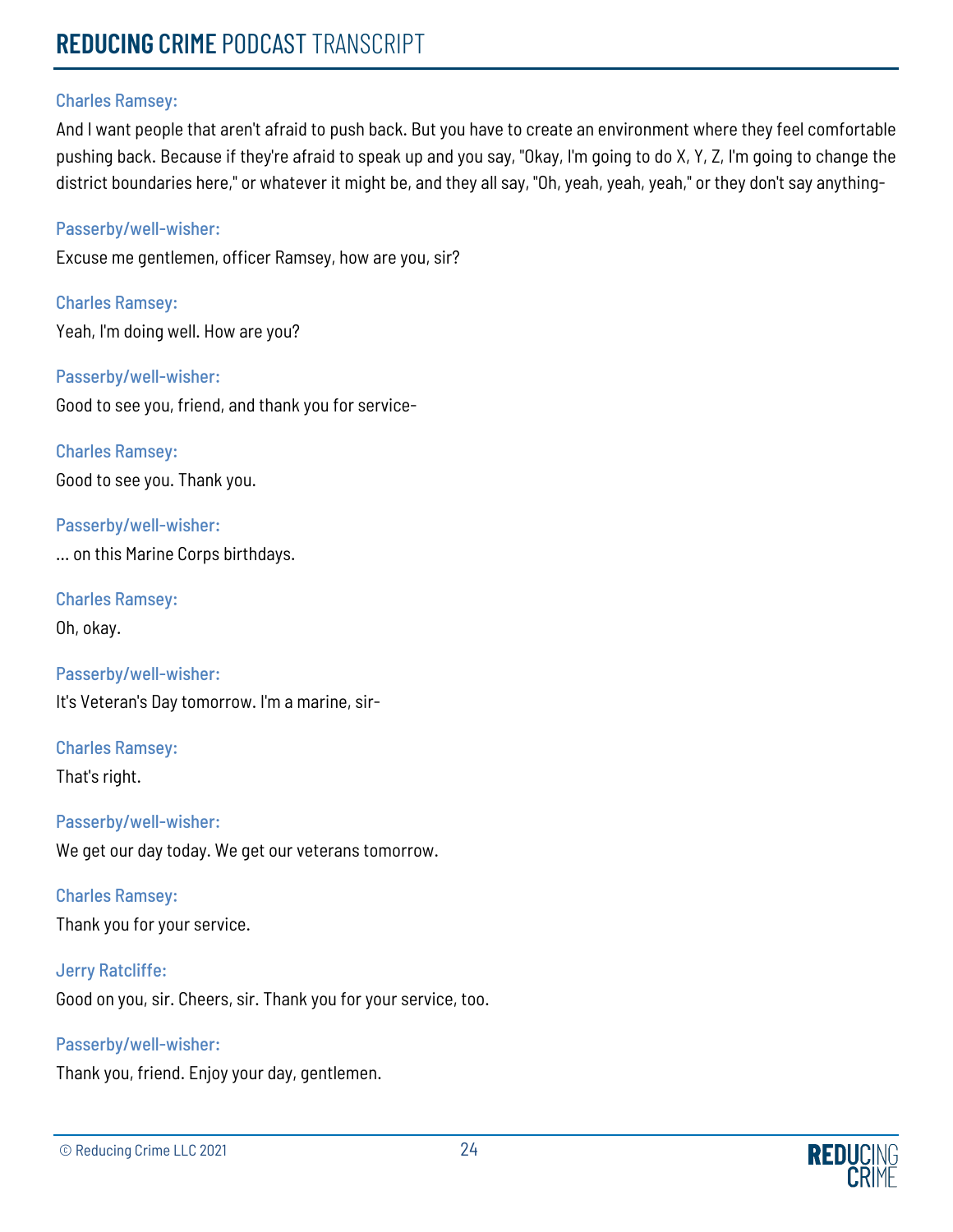Thank you.

Jerry Ratcliffe:

And you, sir.

# Charles Ramsey:

Thank you. Thank you. Thank you. Thank you.

Knowing your own strengths and your witnesses, but people who aren't afraid to push back, you create an environment where their opinion matters. People will sit back and they'll think. They'll say, "Oh, man, we tried doing that before. It didn't work." But they won't tell you that because they're afraid to speak up and say it, and especially when you come from the outside. You don't know where all the landmines are.

Jerry Ratcliffe:

That's the truth.

Charles Ramsey: But other people do.

Jerry Ratcliffe: Is there a role then for academics-

Charles Ramsey: Sure, it is.

Jerry Ratcliffe: ... to speak a bit of truth to power?

# Charles Ramsey:

To say, "This city tried this, and here were the result... Here's what happened. Here's what they found." When I was in charge of implementing community policing in Chicago, the CAPS program, years ago in the '90s-

# Jerry Ratcliffe:

You worked with Wes Skogan up there.

# Charles Ramsey:

We partnered with Wes Skogan and formed a consortium to evaluate community policing. But I told Wes... We had a meeting around that, him and Dennis Rosenbaum, and I told him, I said, "Listen, I'm going to give you full access, 100%, whatever you want, whatever you need. I want to know if this stuff works as much as you do, to be honest with you." Because I was a little skeptical of community policing initially, right? "And if it does work, I want to know why. But here's

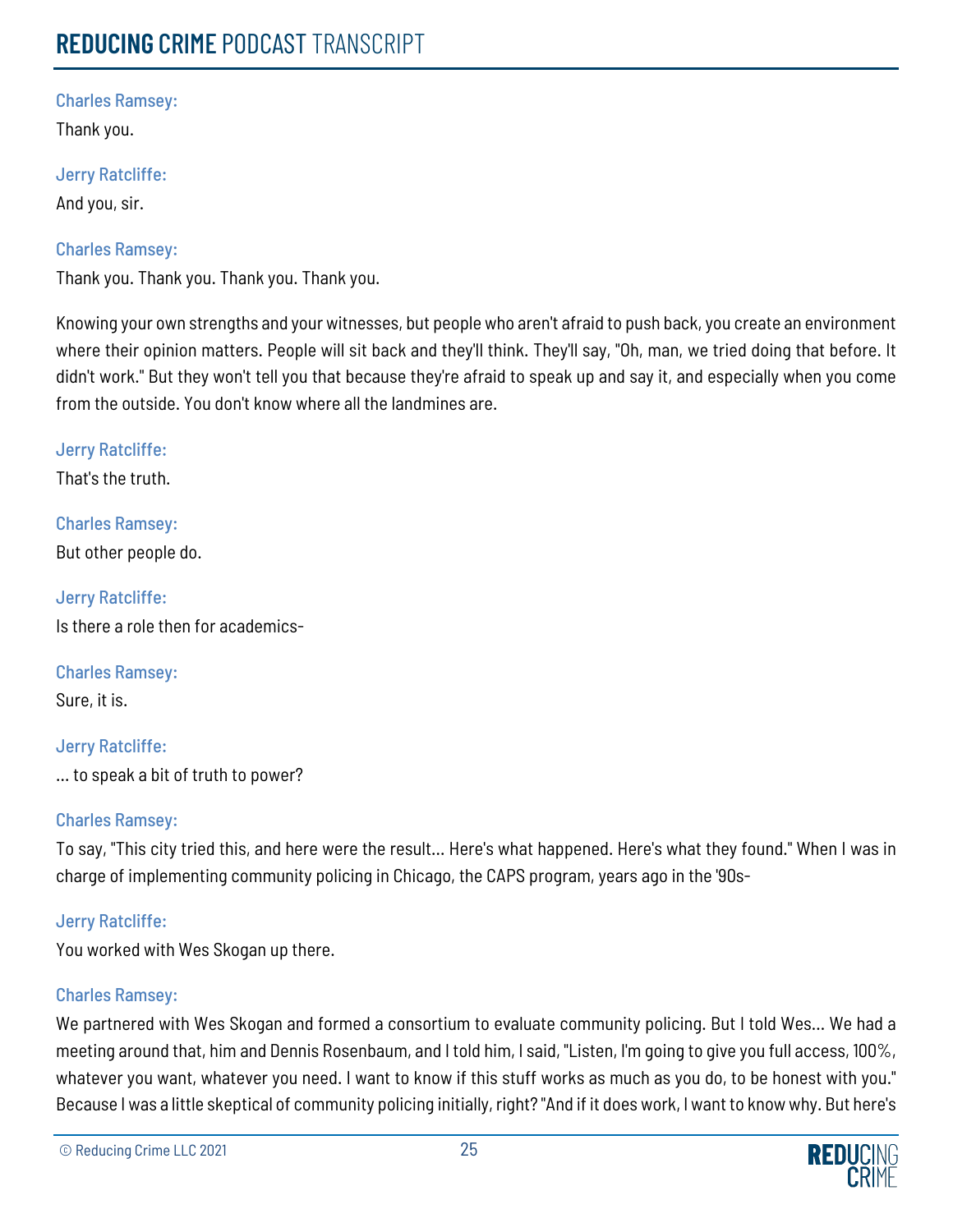the one condition. If in your evaluation you see something that's really not working the way it ought to, I want know about it. You still write about it and say that it didn't work, but then you can also reevaluate later on and say that these changes were made and now it's X, Y, Z. I don't want to wait three years or five years for you to write your book telling me everything I did wrong. We need to know."

## Jerry Ratcliffe:

Right. Work in collaboration with you.

# Charles Ramsey:

When you did the foot patrol experiment for us, we got feedback, right? Is this just a feel good thing or is it really having an impact?

## Jerry Ratcliffe:

Yep.

# Charles Ramsey:

It had an impact. Well, that helped me sell it to others. Bethel was skeptical of foot patrol.

## Jerry Ratcliffe:

He was, yeah. And maybe that's a key to some of this, is a little bit of healthy skepticism.

## Charles Ramsey:

But Kevin was skeptical, and he told me he was skeptical. But you know what? We went ahead and we said, "Okay, well, let's see," and that's when we brought you on board to take a look and see and give us some actual feedback because we needed to know. If it turned out it was nothing, why would we continue doing it?

# Jerry Ratcliffe:

Right. But that requires embracing a sense of doubt, and I don't think that's a character-

# Charles Ramsey:

And that's healthy.

# Jerry Ratcliffe:

But that's not a characteristic that a lot of police chiefs are willing to admit having. What you're talking about is this healthy doubt, let's find out.

# Charles Ramsey:

Well, it is healthy doubt, and even if you know something works, you may not know why, and it's important to know why. Flood the area with a bunch of cops. Yeah, you suppress it. Shootings are going to go down, I guarantee you. You got a cop out every other block. But can you afford to do that? Because eventually you're going to pull them out and go somewhere else, and have you really solved the problem, or did it take that many cops, or could you have done it with